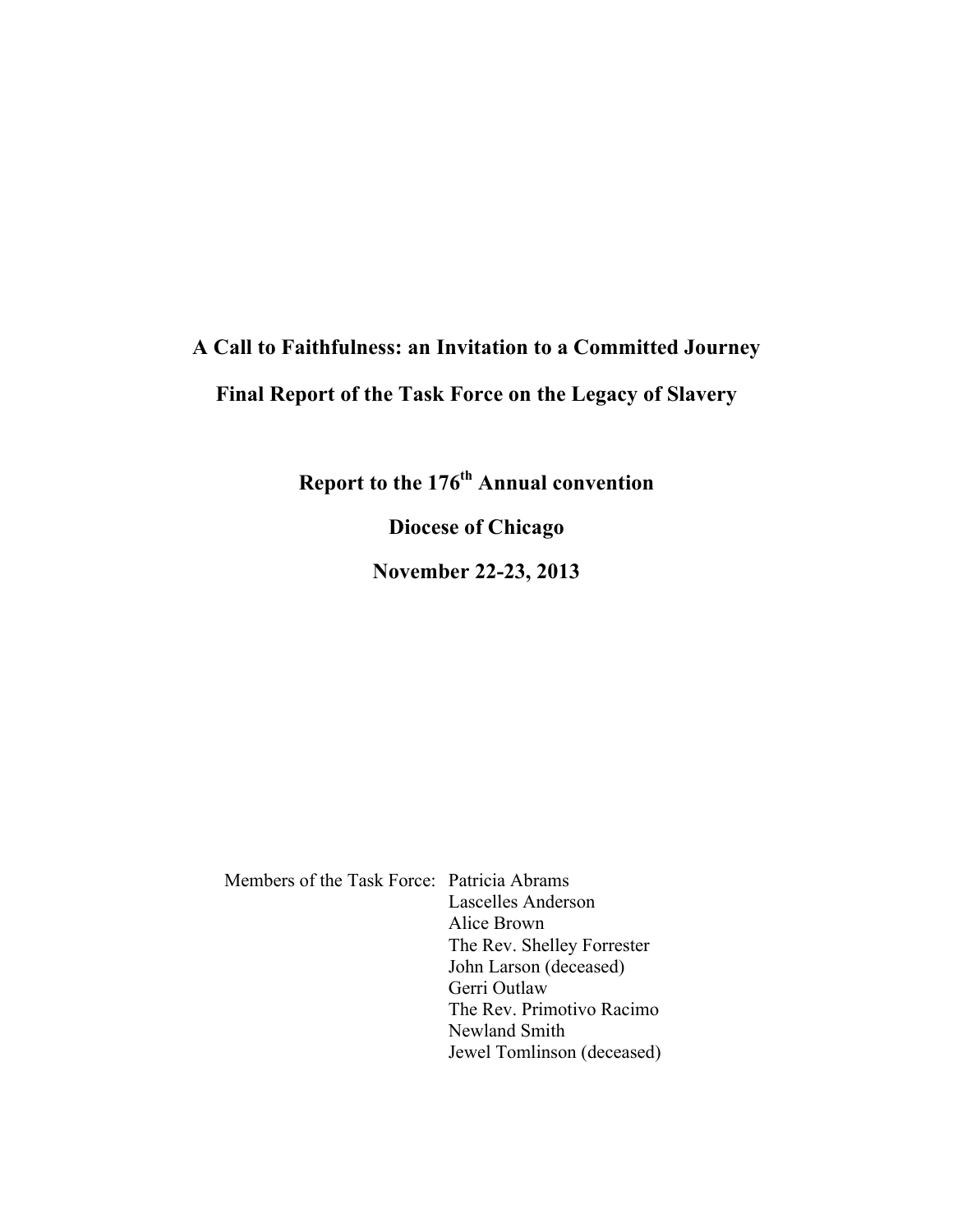### **Introduction**

The Legacy of Slavery is only the most recent step being taken by The Episcopal Church to address the sin of racism. The Church named racism as an issue to be addressed in our Church at the 1988 General Convention and since then has adopted a number of resolutions that called every diocese to have a task force on racism, conduct racism audits, do anti-racism training and monitor the training that is done. The Diocese of Chicago at its October 1989 convention adopted a resolution affirming the General Convention resolution on racism, the first of several adopted at later conventions. In 1993 the Bishop's Advisory Commission to End Racism (BACTER) was formed. BACTER focused its work on implementing the General Convention resolutions on racism. In 1995 the Chicago Interreligious Coalition Against Racism (CHICAR) was formed by the leaders of the Diocese of Chicago and other Chicago religious leaders. The Lutheran and Episcopal participants in CHICAR began talking about how to continue anti-racism work after CHICAR had ended its work in December 1996 with the result that in January 1998 the joint Lutheran Episcopal anti-racism initiative, named ILEAP, Illinois Lutheran Episcopal Anti-Racism Project, was formed. Between May 1998 and February 1999 fifty people from the Diocese of Chicago and the three Evangelical Lutheran Church in America (ELCA) synods in Illinois met three times for a total of ten days of training led by Crossroads Ministry. By the end of this training the twenty-five member team of the Diocese of Chicago had developed a twenty year anti-racism vision for the Diocese as well as strategic plans to work toward and accomplish that vision with a time line and five and two year goals. At the 1999 Diocesan Convention Eucharist the Episcopal ILEAP anti-racism team was commissioned. Bishop William Persell in his closing address noted the commissioning of the team whose mission "is to help us to eradicate institutional racism."

Almost twenty years ago the House of Bishops issued the pastoral letter, "The Sin of Racism," which was addressed "to all the baptized of the Episcopal Church." The bishops said "the essence of racism is prejudice coupled with power" and went on to note "the sin of racism is experienced daily in our society, in our church and its institutions, in the House of Bishops." This pastoral letter also addressed the issue of white privilege and concluded "the rooting out of racism requires intentional and deliberate decisions, prompted and sustained by the grace of God." In Mach 2006 the House of Bishops issued another pastoral letter, "The Sin of Racism: a Call to Covenant," in which the Bishops renewed their commitment to the 1994 pastoral letter and "with God's help … advocate for continued response to the sinful legacy of slavery ..." Four months later the 75<sup>th</sup> General Convention adopted A123, "Slavery and Racial Reconciliation." This resolution called for every diocese "to collect and document during the next triennium detailed information in its community on (a) the complicity of The Episcopal Church in the institution of slavery and in the subsequent history of segregation and discrimination and (b) the economic benefits The Episcopal Church derived from the institution of slavery," and "to hold a Service of Repentance." The 2009 General Convention acted to extend this resolution through the triennium ending in 2015.

Since the 2006 General Convention adopted the resolution, "Slavery and Racial Reconciliation," a small number of dioceses have been engaged in this work. One evening during the 2009 General Convention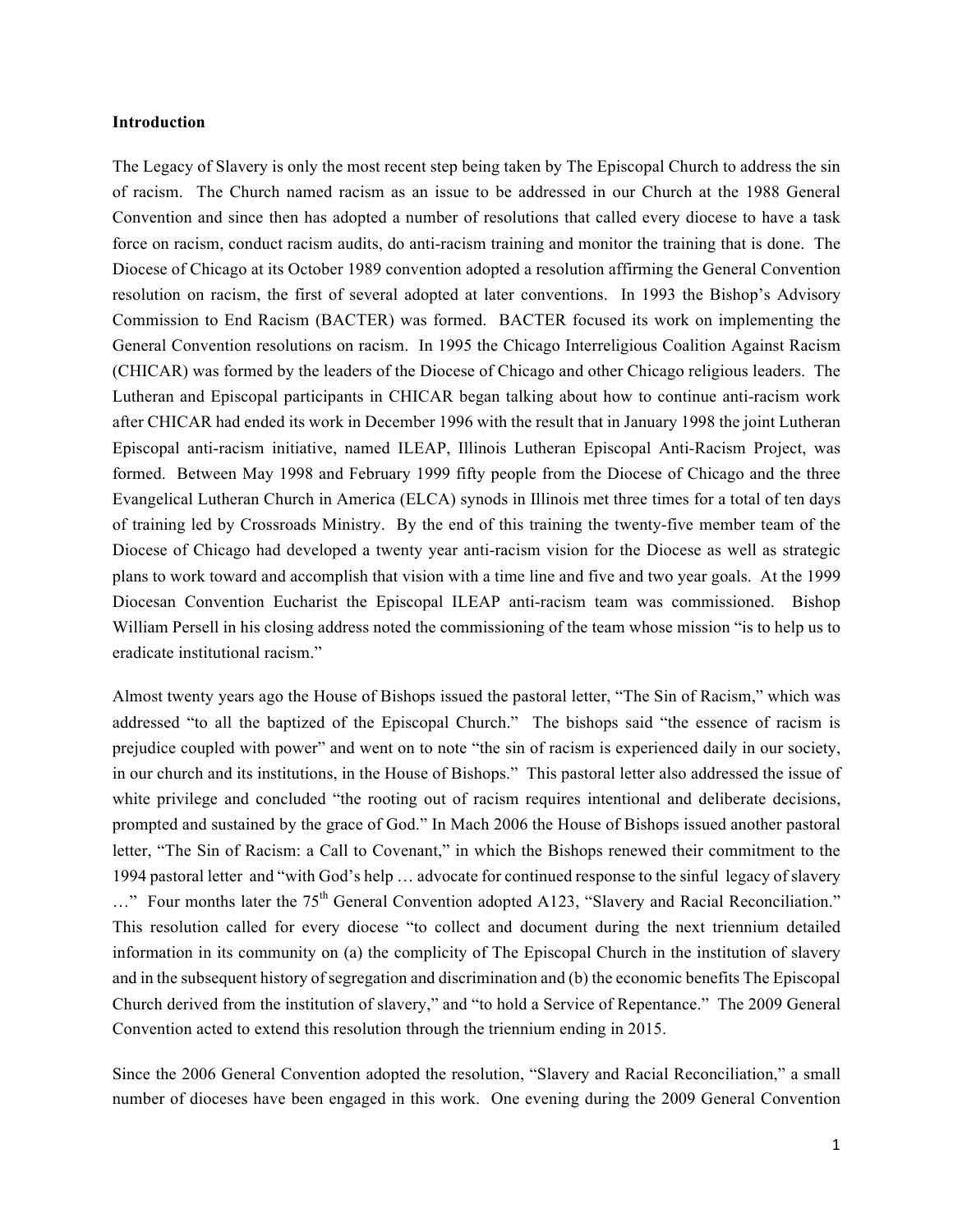during a forum entitled, "A123 and A127: Facing Our Past to Shape Our Future," Deputies, Bishops and guests heard progress reports from the following four dioceses that had begun to implement the resolution – Maryland, Mississippi, New York and North Carolina. The Diocese of Louisiana's Anti-Racism Commission cooperated with a Tulane University graduate student who produced a 140-page master's thesis, "The Gospel of the Rich as 'the property of the poor': the Slaveholding Elite of the Protestant Episcopal Diocese of Louisiana and Their Mission to the Slaves, 1805-1870." It is the intention of the Anti-Racism Commission to find another graduate student to research its church's involvement with Jim Crow during the years from the Civil War until 1954. Then a third graduate student is to complete the research from 1954 to the present.

Patricia Abrams and Newland Smith, two of Chicago's Deputies, worked with the Anti-Racism Commission, the Chicago General Convention Deputation, and the Peace and Justice Committee to introduce Resolution F0172a, "The Legacy of Slavery since 1835 in the Episcopal Church in Illinois," which was adopted at the November 2009 Diocesan Convention. This resolution mandated "the creation of a task force on the complicity of the Diocese of Chicago and its predecessor, the Diocese of Illinois, in the institution of slavery and in the subsequent history of segregation and discrimination and the current practices of segregation and discrimination." It also "at the end of the Task Force's research phase called for "the Diocese of Chicago … [to] … use the information gathered by the Task Force 'as the foundation for truth telling', and when necessary, 'confession, apology, forgiveness, repentance and reconciliation.' (General Convention 2009 Res. A143: Reconciliation: Extension of General Convention 2006 Res. A123 to General Convention 2012)." It is very important to note that a period of "truth telling" precede any "confession, apology, forgiveness, repentance and reconciliation." This was not the case at the Day of Repentance at St. Thomas African Episcopal Church in Philadelphia on October 4, 2008 at which the Presiding Bishop preached. As Edward Rodman in his "Open Letter to Various Leaders in The Episcopal Church on the Evolving Implementation of the 2006 General Convention Resolution A123" said, "Many of us had great difficulty with this decision … [to hold this service at an African American church] … in as much as it created the curious dynamic of those seeking to apologize to those who had been aggrieved inviting themselves to the house of those who had been offended." Rodman goes on to say, "The decision was made to begin the service with a litany which was neither historically correct nor appropriately structured to acknowledge that one group of people was apologizing to another group of people who for all of the history of slavery and most of the history of the Episcopal Church have been separate and unequal, and the people of color specifically excluded from the Councils of the Church." It is the firm conviction of this Task Force that our Final Report to the Diocese of Chicago simply sets out the painful stories of this legacy so the baptized members of this Diocese might enter into a period of truth telling. As the theological section of this Final Report makes clear, any service of apology on the part of the offenders can come only after the hard work of truth telling occurs.

In addition to giving oversight to the research conducted by Dr. Johari Jabir, task force members, especially during the first year, spent considerable time at the monthly two to three hour long meetings wrestling with the legacy of slavery on a personal level. We engaged each other in conversation about race, white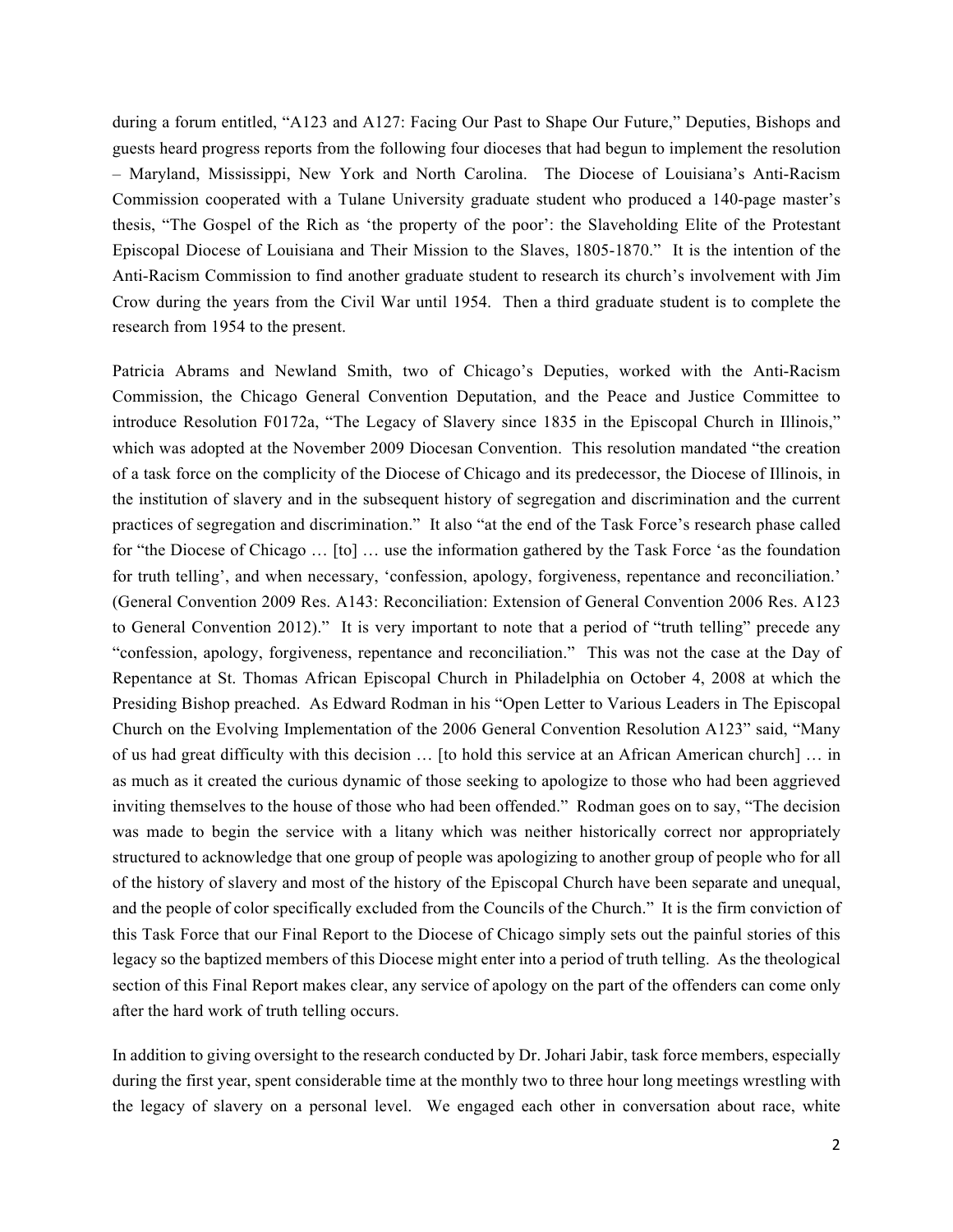privilege, reparations, restorative justice, apology, reconciliation, and the Baptismal Covenant. We also shared reading lists of books and journal articles and drew upon these texts for our conversations. Dr. Jabir in his report said, "Pursuant to the guidelines of my contract I have attended the monthly meetings of the task force and I have enjoyed the very rich conversations of the members." More than once we acknowledged that we were modeling what we hoped would be similar conversations in each congregation of our Diocese.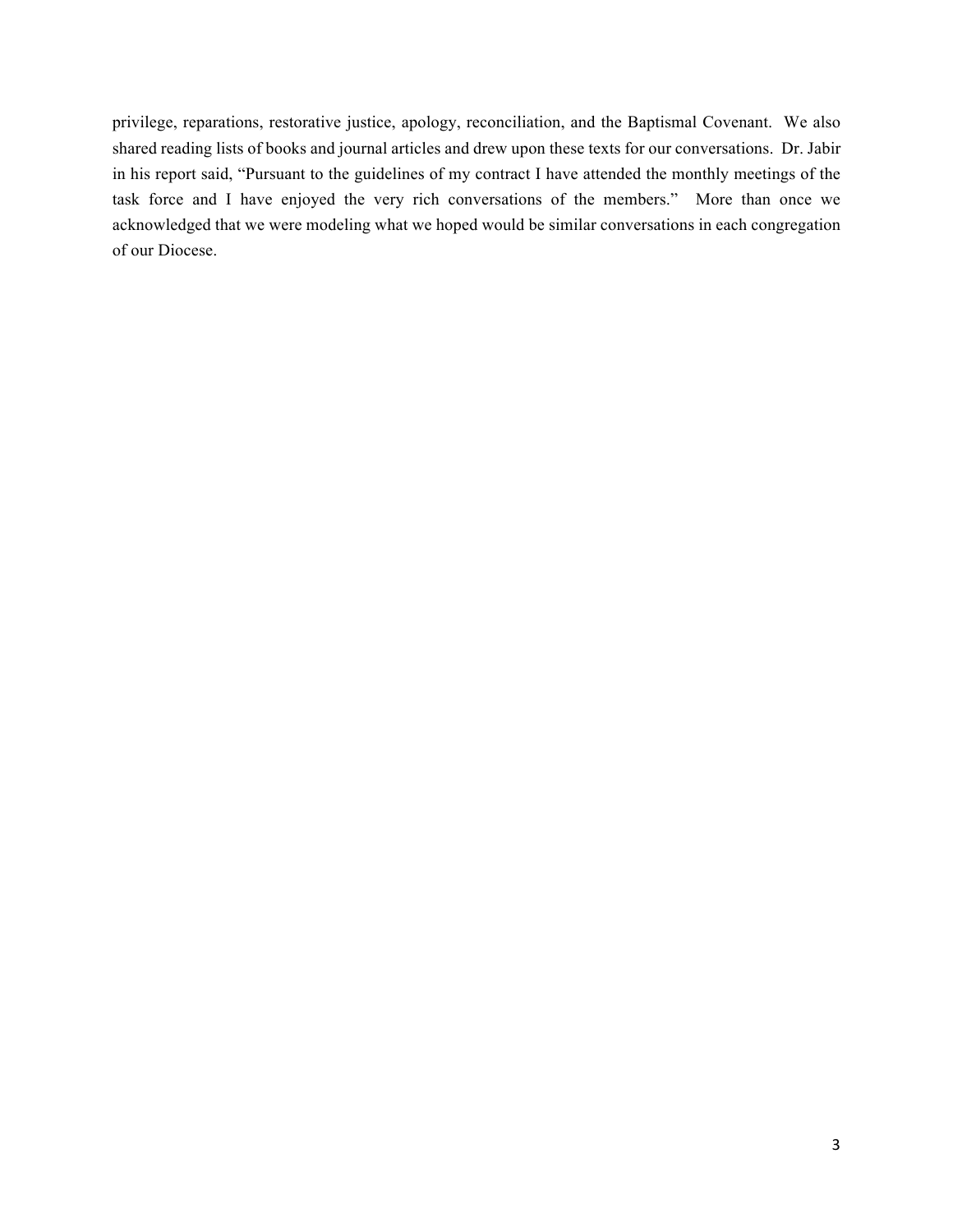#### **The Church and Race in Historical Perspective: The Chicago Episcopal Diocese Experience**

The archival report that was done for the Task Force on the Legacy of Slavery constituted the main external source of data that we collected in the process of our work. It will therefore serve as the principal source of information used by the Task Force in coming to conclusions about the legacy of slavery as it has been experienced in the Church since 1835 when the Diocese was formed as the Diocese of Illinois. We will however probe that report, using the broad discussions the Task Force engaged in during our monthly meetings as a way of coming to some supported understandings of what we regard as useful conclusions, and by implications of this effort, the kind of actions that the Episcopal Dioceses of Chicago and Quincy can agree on for the use by the Church as a whole as we go forward into the future. This part of the report takes a global view of the conflicted life of the church with the phenomenon of race in the Episcopal Diocese of Chicago, and is meant to provide a framework for properly locating specific individual details in the common enterprise of the life of this diocese as it struggles anew to be prophetic in its ministry to all people.

The enabling legislations have been identified in the Introduction to this report, and will not be repeated here. Essentially we are responding to several years of consideration of this issue at the highest levels of the national church, finally responding to the task that we have been asked to accomplish at the local level. We were not able to dig as deeply as we wished (especially to the level of the individual congregation) and note that such an opportunity would have given us a much richer body of data for this report. Nevertheless, we hope that such analysis can still be accomplished as part of the continuing work of the Diocese in order to come to grips with its own complicity with the twin evils of slavery and racism. We believe this work is absolutely necessary, because these twin evils were so deeply embedded in the fabric of thought and action central to the life of this developing nation, and so decisively affected all its institutions especially formal legal and procedural ones, that it is our maintained hypothesis that the church, unless it was prophetic and resistant, in the face of everything that circled around it, could not have escaped demonstrating what we might call a deformed performativity in the early years of its existence.

Our work fits into a broad understanding of the supremely important place that the North played in the development and the persistence of slavery for as long as it did in the growth and early development of this nation, clearly countering the notion that slavery was, for all practical purposes, a uniquely southern phenomenon. It is true that the production of cotton in the South was the engine driving a whole series of institutional developments – even, one might say, the defining industrial activity – around which the sociality of the U.S. South was built and sustained even into the modern period of United States history. But it is well to remember, for example, that the Massachusetts Bay colony was the first American colony to give legal recognition to the institution of slavery. This happened in 1641, and Boston itself became a thriving port for trade in the awful business of selling and buying of human bodies. But Massachusetts was not alone among northern states to have supported the institution of slavery. Through various and complicated financial arrangements, the North was a major player in the funding of slaving activity, and this symbiotic relationship was key to the growth of the North's own budding finance and shipping industrial activity in these early days of the growth of American capitalism.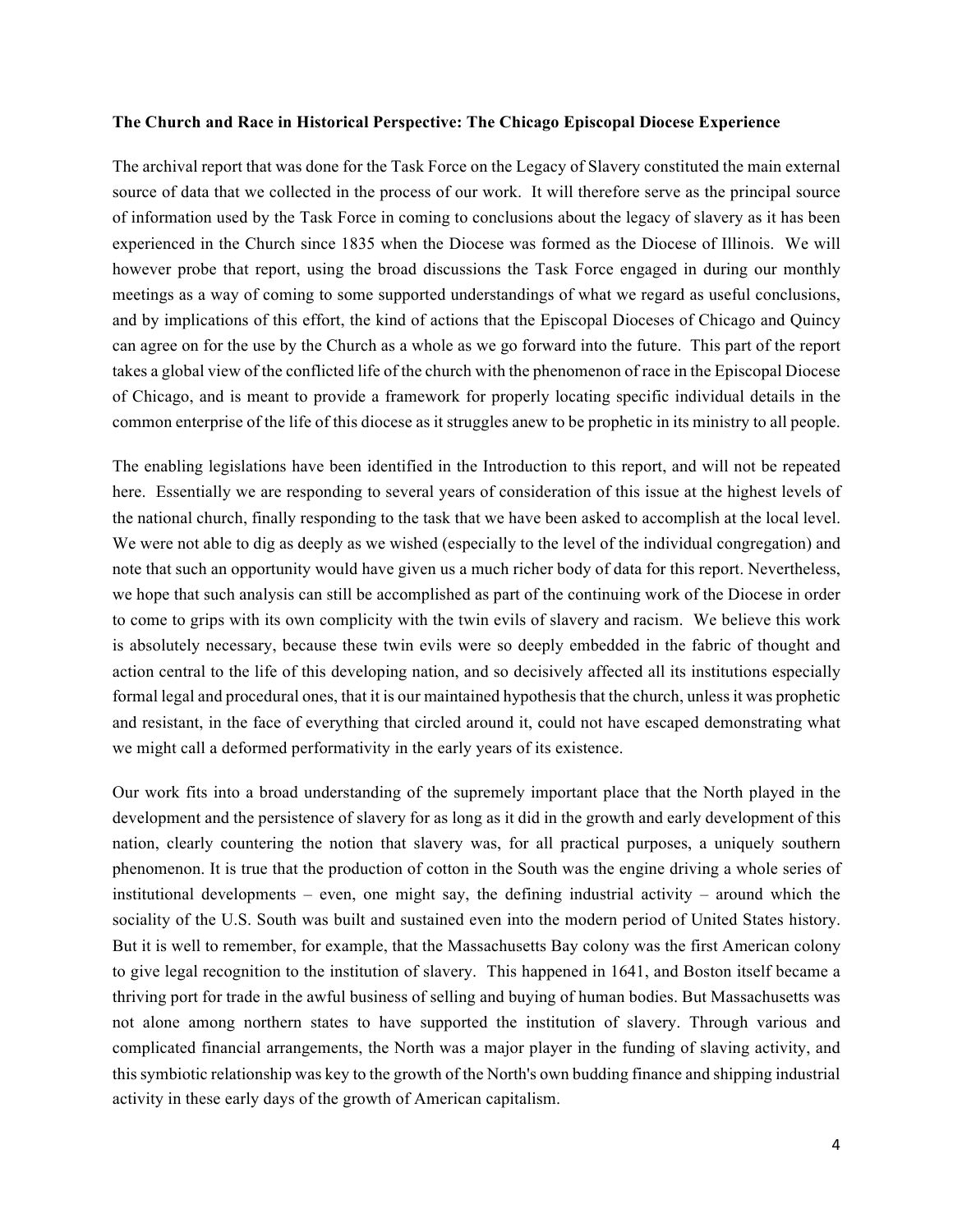The overarching conclusion that emerged from the research work on the archives of the Episcopal Diocese of Chicago (and which is stated clearly in the report) is that the Episcopal Church, from the beginning and up until a relatively recent time (the end of the  $19<sup>th</sup>$  Century) can be characterized as having adopted a stance of deafening silence on the major social issue of the institution of slavery that formed the foundational context of thinking and national and local state action during those early years. The period examined in the archival research was broken down into four sub-periods: 1835 - 1870; 1870 - 1960; 1960 - 1980; and 1980 to the present. Across those early periods (especially during the 1835 - 1870 period), as the records show, we observe at best a pallid response of the national church hierarchy to the conditions of blacks and their developing institutions, changing only slightly many years later when the overwhelming force of the Civil Rights movement – galvanizing as it did huge cross-sections of the country in challenging the dominant legal and social norms supporting the continuation of differential status for blacks based on their skin color – had to be faced on pain of having the church seem totally irrelevant to the huge moral issues which energized the debates and action that raged in the mid-1960's. Even then, the response from the national church to be sure was a very cautious one. Remember, for example, that the group of ministers that were communicating with Martin Luther King, Jr., in his Birmingham, Alabama campaign during the period when he was in jail, was recommending caution, to go more slowly on the demands he was making for jobs and for equality. King's vision was for the enactment of the Beloved Community, but the force of that vision and its exigent emergency were lost on the group. The spokesman for the group was C. C. J. Carpenter, Episcopal Bishop of Alabama, and the group regarded King's Birmingham campaign as "unwise and untimely."

So one fundamental question that screams for answer is this: Why was the Church's response to the conditions of slavery, racial slavery, in the formative years of the Diocese of Chicago so tepid as to be nonexistent? We proffer an answer here. Racial slavery was by this time a settled issue in the formative years of the American nation. Recall that as early as the early years of the  $17<sup>th</sup>$  Century, in Virginia, the notion of personal whiteness had been boldly asserted and considered a settled matter. The concept of whiteness, of "race" represented through skin color, was invented (in the American context) to solve problems of social cohesion and gender concern among the elites. This was born out of a felt need for a decisive response to joint African and European uprisings against the brutal aspects of labor conditions that prevailed in Southern agriculture. To undermine and prevent such embarrassing worker movements, most importantly to secure allegiance from Europeans of all stripes, irrespective of their class status, distinctions began to be made between Africans and whites, to say nothing of Indians (who were to be exterminated and their lands forcibly taken from them). Personal whiteness, it was asserted, would be owned. Not only that, it would be used to distinguish those who were regarded "less than" in an ontological sense, from those for whom whiteness was an item of property, and would be so affirmed. "White" became a social and legal category, and as such, clearly a social construction, developed negatively to serve conditions of social solidarity among the elites in the early years of the nation's history. The declaration of this possessive character of whiteness was a deliberate and purposeful political act, one which has shown itself to be of profound and disastrous durability.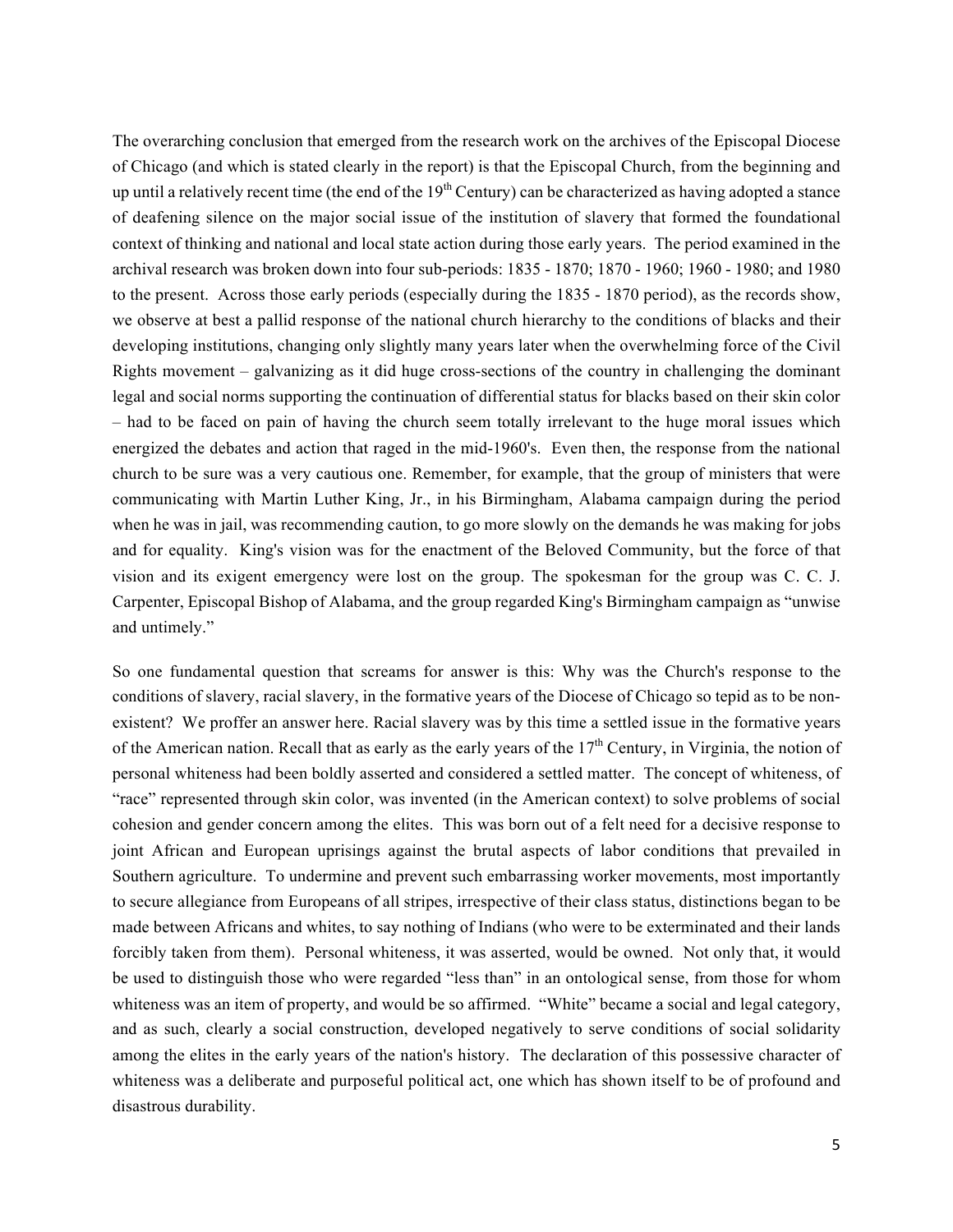We believe that the durability of that settled arrangement would have placed severe demands on any bold testimony of the church to the contrary. Essentially, we posit that the church must have experienced severe cognitive dissonance in any attempt at articulating a different message than that coming from the dominant white group in the society, a prophetic message of unity and solidarity with all God's children, in a climate which was already suffused with odious racial distinctions that inhered in bodies, and more importantly could be owned by their bearers. It is reasonable to imagine that such cognitive dissonance, by itself, would have prevented the emergence of any countervailing posture, let alone a narrative from an institution that itself that was overwhelmingly constituted by the very elites who formed the leading edge of the revolutionary fervor that created the new nation.

We skip, but just for a moment, over the sharp time-lines used in the archival research to argue that the developing abolitionist movement in the new nation and in England must have had some resonance in the North. The Anglican Church was eventually dis-established and it is reasonable to assume that Episcopalians must have feared too close association with an English church that supported abolitionist thought. The silencing of the Wilberforce reproach to the national church addressed in the first part of the archival report makes abundant sense in that context. Silence is one sure way of keeping things" close to the chest," particularly so if it was seen to be less dangerous than would have been the case if directly challenging the extant social arrangement was the only alternative. That, in and of itself, would have been a purely strategic move and need not reflect any deep philosophically different point of view. It could, on the contrary though, be demonstrative of a hugely different point of view about fundamental theological perspectives, and would have been foundational. In this connection, it is of considerable importance that, as the eminent historians Elizabeth and Eugene Genovese have pointed out, in the South, the sentiment and the arguments supporting slavery were supported by an ever-present assertion concerning a Christian character of slavery – racial slavery now in existence – even to the point of arguing that Negro slavery was not forbidden by the New Testament. Without much deeper analysis, it is impossible to make a choice between these two alternatives. For all practical purposes though, such a distinction need not detain us here, since we are concerned more with effects than with explicit causes.

To support a central finding from the study of the archives on the church's position during the first two subperiods examined, it should be recalled that fully a hundred years before the formation of the Episcopal Diocese of Chicago in 1877, the Declaration of Independence had proclaimed that all men are created equal (although this was severely curtailed a mere ten years later at the Constitutional Convention); and that in 1777, blacks in Massachusetts and New Hampshire had put forward a petition for freedom (as a logical implication of the 1776 Declaration); that Massachusetts did finally outlaw slavery in 1783, but by 1788, had turned around and forbade all "foreign blacks" excepting those from Morocco, from living in the state for more than a two-month period of domicile; that slavery was abolished in the French Empire in 1794, but reinstated by Napoleon in 1802; and that the foreign slavery trade was finally ended in 1808. Add to this the Missouri Compromise which allowed Missouri to join the U.S. as a slave state; an 1830 Philadelphia meeting of African- American delegates from the states of New York, Pennsylvania, Maryland, Delaware and Virginia where means were sought for improving the conditions of both free and enslaved blacks; the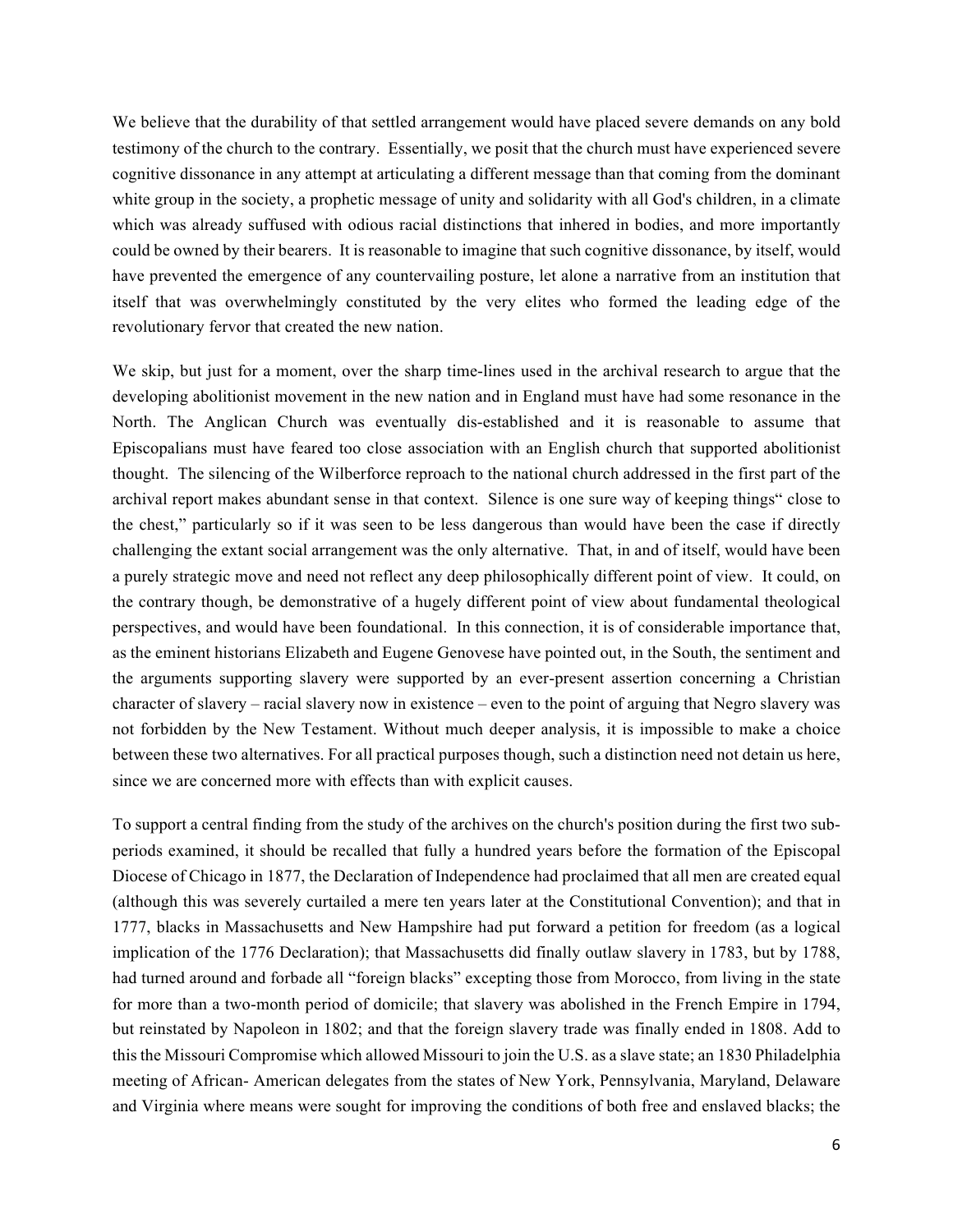1831 Nat Turner uprising and its aftermath in which he and more than seventy followers were hanged; the huge Denmark Vesey revolt in South Carolina in 1832; the beginning and ending of the Civil War; the Scott-Sandford decision of the Supreme Court in which it was ruled that blacks, not being citizens, could not have legal rights that were reserved for citizens, that blacks were property and could be owned by whites and transported to wherever whites wished to move them; the Civil Rights Act of 1866 which was designed to undermine the Black Codes which were instituted to contain the rights of freed African Americans following the end of the Civil War, itself being undermined by the continued frustrating joint actions of southern efforts reinforced by northern complicity in the tangled economics of slavery and southern agriculture. It was within this broader context, and with this history as background, into which the Episcopal Diocese of Chicago was formed. An aristocratic Episcopal church would hardly have had a chance to stand against the prevailing social structure and its embedded markers in the industrial processes that were emerging as American capitalism matured, unless it adopted a firm hermeneutic stance built on the centrality of divine creation with equality as a non-negotiable implicate, over against any other theological position.

We will have more to say on this question later as we engage theological questions which must be raised in any exercise as this. At this point however, if we argue that the central condition and effect of racial slavery is in the essentializing of racial differences, either in persons or groups, a creationist ethic or moral position would have moved the church to take an uncompromising stance against the injustices of slavery which it could hardly have overlooked in the injustice besotted social landscape and context in which it operated. The archival report indicates clearly that it did not.

Recognizing also that white America developed out of a series of distinct accretions, distinctions between the immigrants and whites who were already here (which constituted dividing lines in the beginning encounters between the local and immigrating groups) dissolved in the face of the undermining power of the role that the need for social solidarity played as a control mechanism for maintaining a robust whiteness (as a unique personal property) in the evolving society and nation. Blacks remained essentially outsiders in all significant domains. So the notion of what has been called the "contagion of freedom" which gave substance to the reality and energy of the American Revolution and project found its limits at the boundaries defined by the social construct of race as inhering in bodies even after slavery was outlawed. Freedoms regarded as consistent with citizenship in the new nation were not seen to carry over to racialized bodies. The details of how this was accomplished are not only well known, but are also amply demonstrated in the literature, and need not detain us here.

Race, as a marker distinguishing between beneficiaries on the one hand and "outsiders" on the other, has proven to be hugely resilient at all the major moments of change in the history of the American nation, from the time of the earliest settlement up to, and including the present (Roediger). Racism has survived emancipation, mass immigration, and even what Roediger calls modern liberalism. It has accomplished this largely because of the ways in which it has been able to adjust, through law and custom to the changing circumstances in the growth of the nation. It is remarkable how these changes have continued to exhibit a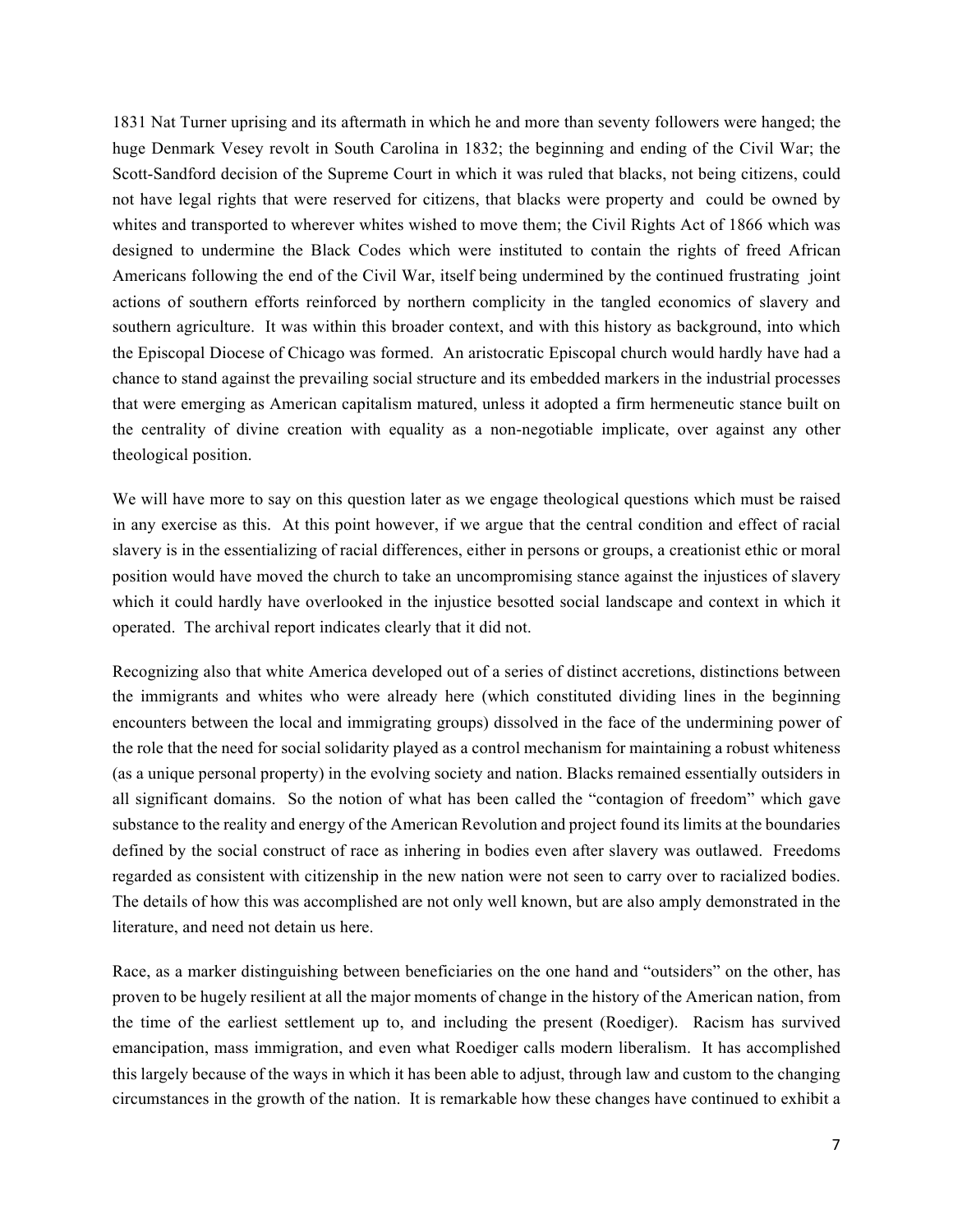defining characteristic of resilience, namely an ability to maintain a persisting distinction between the insider and the outsider, keeping the so-called outsiders at the margin of national concern. Language often is the mechanism that has facilitated this ability to adjust. The archival research report is very clear on the ability on the part of the church to adjust. Terms like "domestic missions," and "colored congregation" became part of the language used in the 1870-1960 period, identifying the ways in which the church distinguished its "normal" work from work among "outsider" populations. Congregations at the margin, those associated with outsider status were treated differently from mainline congregations, either through differential sponsorship, condescending descriptions or other distinguishing identifiers.

The 1960 - 1980 period constituted a moment of immense challenge to the integrity of the American project. This was particularly true in the area of race relations, given the presence of the prevailing essentializing nature of race, identified with and through bodies as a defining feature of the American social landscape. That period, beginning even during the late 1950's witnessed, or began to witness, frontal challenges to a whole range of institutional practices and domains sustained on racial foundations. Educational policy, housing policy, employment policy, public accommodation practices, all these and more, were directly confronted by the determined energy of the Civil Rights movement. Huge migrations from the South as a function of changes in economic activity had recently created massive pressures in Northern and Midwestern and Western cities. The effect of this, in the context of a thoroughgoing racial state was the crowding of blacks into clearly-defined enclaves in cities, the enforcement of strict and severe limitations to black education, restrictions on the movement of blacks outside of these enclaves, accompanied by the simultaneous development of suburbs and the positive feedback effect of growth of commerce in these new locations, difficult to reach by the urbanizing black population. As a result, job opportunities for blacks were limited, and developing labor unions, which under normal circumstances could have served as entry points for the acquisition of new industrial skills in a rapidly industrializing economy, became associated in larger number with those industries identified with the new immigrant populations. These new immigrant groups were able by this time, and over time, to be accommodated within the prevailing American racial structure.

The period of the 1960's on was not a non-inflected period even for the Civil Rights movement itself. Its own energy shifted from the early challenge represented by the work of Martin Luther King and the sit-in movement to the serious challenge to that stance from less patient groups and individuals. The early integrationist stance was more easily joined by leaders of established churches (including our own), but when the cutting-edge of the movement shifted to a black power stance, more strident and less in keeping with the mood of the white community, the church could be expected to be less involved, even to the point of raising questions about the legitimacy of the new position. How our own church managed that shift we have some data on, but it would be hugely instructive to confront that period on the Church's sensibilities with respect to this major and legitimate shift in focus of the march to equal status being undertaken by blacks during those important years.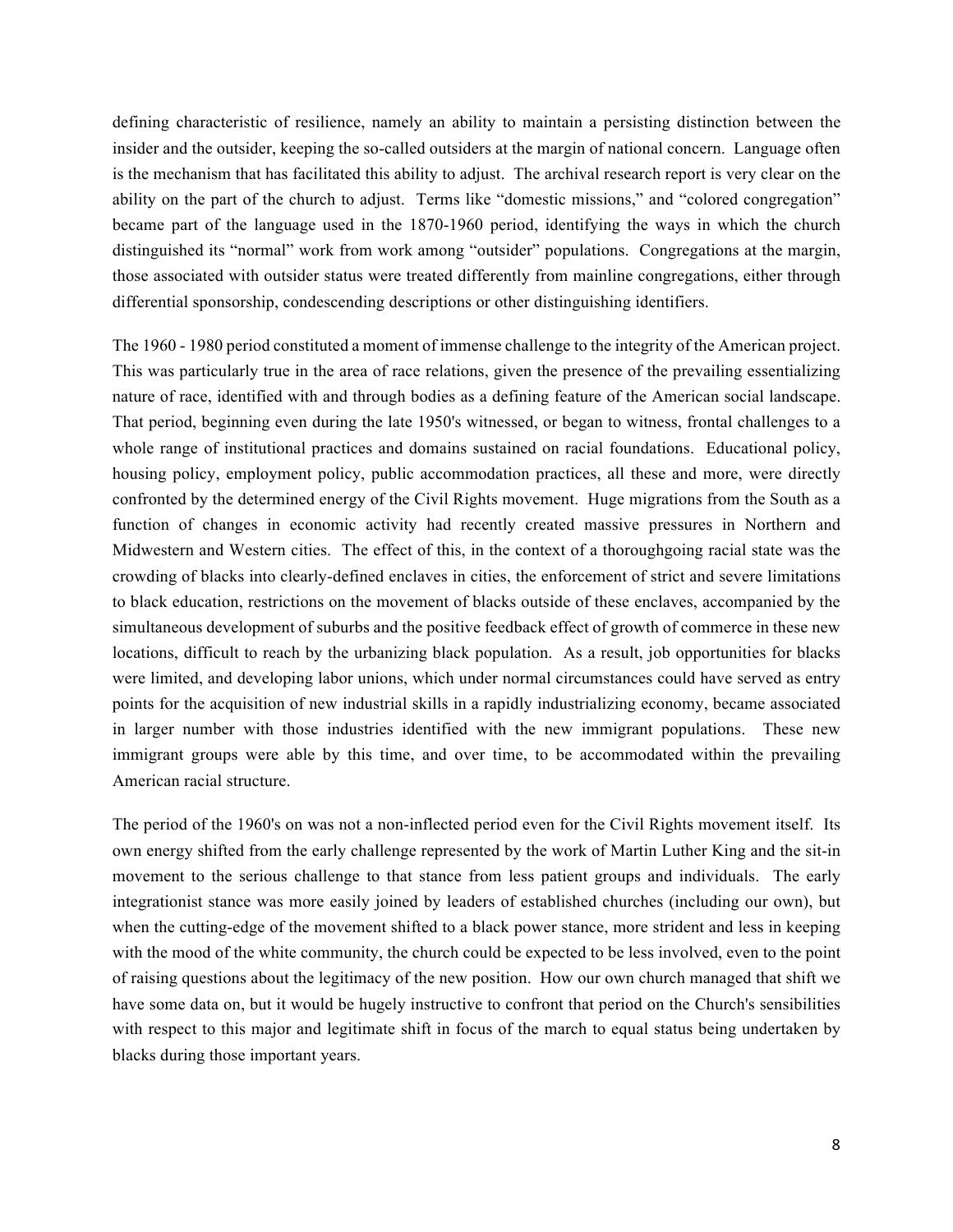From the archival reports, the Church did strongly support the Civil Rights Movement in its early phase up to the 1963 March on Washington, and also was quite forthright in its support of efforts to desegregate the public schools system in Chicago. There was a strong institutional presence exhibited by the Diocese in the early stages, those stages in which protest was framed in ethnicity terms (meaning that the thrust was organized around putting an end to inequality especially, even wholly, at the individual level). When the thrust of the movement changed to take on a more boldly social and political stance, especially evident in the Black Power movement, it appears that the Church's original stance was substantially weakened, likely out of fear of being caught-up in the new liberationist politics of the black social movement. The report also shows that ancillary activities were curtailed at a time when they were most strongly needed. This observation calls attention to a strong similarity between this late twentieth century strategy and the earlier demonstration of silence that marked the early years of the Church's life in the mid-nineteenth century on the questions of slavery and race.

The archival search also identified the emergence of a new language to characterize the presence of congregations of color. We meet terms like "colored congregation", the term used for St. Thomas on the south side of Chicago; colored missions; domestic missions; model minority missions; the American Church Institute for Negroes. This is significant, since the emergence of a new narrative identifying a new presence in the diocese could be regarded as foregrounding a bifurcation, or at least some disunity in the church as a whole at the same time as the church was seemingly making an effort at addressing the spontaneous development among black Episcopalians in their strong show of presence.

If the Church was allowed to bifurcate, largely as a historical occurrence, that occurrence speaks largely about the place that a thoroughgoing creationist ethic and its implications for equality before God did or did not occupy in its ecclesial life. History matters and takes on its own logic, so that, contained in its processes at any one time, totally out of sight, and clearly beyond immediate understanding, new conditions would begin to emerge which only on hindsight would become recognizable as representing elements of continuity from an earlier state. So, the extent to which that appearance of disunity took shape inside the ecclesial life of the Church in an earlier period is to some degree responsible for the ways in which this disunity would take on a life of its own as the historical process unfolds.

Take for example the suburbanization of the Episcopal Church in the post-1970 years and perhaps even before the specific year of 1970. The quality of the broad church experience could be expected to reflect the huge demographic shifts that were taking place. Walled-off areas tucked away neatly from a racially diverse urban experience would likely be unreachable by any dialogue in the larger community concerning the effects of race as a general, even socially decisive matter. No challenges worth anything would arise in those circumstances; there would be no genuflection to the energetic cutting edges of the black religious and social experience; there would be no space limed out for liturgically giving expression to the black religious experience: in music, in liturgical dance, in remembrance of important holidays in the life of these communities of color. What more likely (and clearly what we have observed) has occurred is a deafening silence to issues of race, especially in those places where no racial minorities were in attendance, and even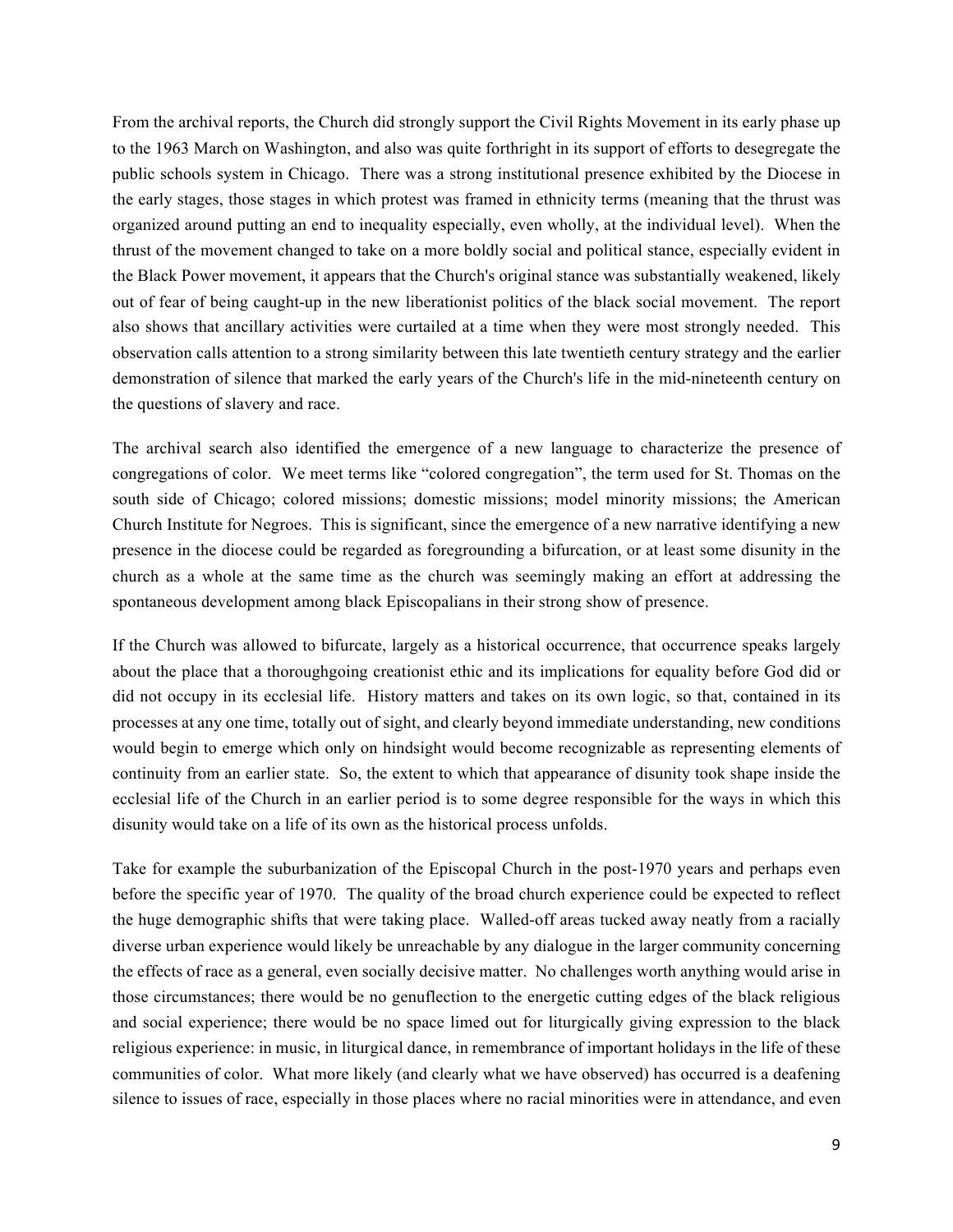in those where these "others" were few in number. Added to that, in the American experience, the fact that those "walled-off" areas would most likely be peopled with individuals identified with more politically conservative viewpoints means that such a protected social environment would be very likely to be isolated from the complexity of the urbanized racial experience of black populations in general and black Episcopalian church life in particular. To the extent that individual churches were left on their own without an overarching prophetic racially sensitive stance being echoed by the diocese as a whole, the black church experience would be totally ignored, clearly to the disadvantage of black Episcopalians in the local community. More importantly, the white community would be effectively shielded from real confrontation with the existential questions impacting their own social and spiritual development.

What this means is that any direct or indirect benign othering of a people on the wholly insubstantial basis of color will eventually require the larger church to respond to this earlier othering by an energetic vigilance affirmed to protect the church, an intentional Christian community, from undermining the potentiality, indeed the very achievement of important church unity. That we are engaged in this activity at this present time, is welcome indication that the larger church has itself now come to the realization of the cardinal importance of this moment.

It is an interesting phenomenon of this process of "othering" that it will have hugely consequential and unexpected outcomes on both sides. Those who have been on the receiving end will develop individual and social responses to such exclusion, and will create mechanisms for achieving social solidarity to support political action designed to alter their current situation, at least to create alternative scenarios for the consummation of their own sense of noble personhood. The responses of black clergy and lay persons to a long series of slights and disparagements are referenced fully later in this report, and give specific content to the argument being made here. It is also possible that marginalized individuals and groups could likely view reality through lenses crafted out of the existential conditions of their day-to-day experience. The internal dynamics of this complex social evolution are difficult, even impossible to predict. On the other hand, those in the "in" group will experience their own kinds of alienation from the marginalized group and come to hold warped views of the broader social context. This symmetric distancing will ultimately lead to a total loss of community as between both groups. Significantly, groups that have been relegated to the margins can very likely develop responses ranging from a tendency to excessive inward-looking on the one hand, to a sense of resignation and an inability to muster the radical hope necessary to survival on the other. Those on the other side are likely to firmly believe their own stories, now represented in the shape and structure of institutions and projects which define their condition of exceptionalism, however distorted these might really be. This symmetric distancing and its attendant undermining of community is not sustainable, and definitely not desirable.

If a new future is urgently desired, what appears necessary in these conditions of sharply demarcated social lives is the creation of new opportunities for crafting of new mechanisms for the emergence of true community, the telling of stories coupled with unfolding of new opportunities for the liberating understanding of each other's stories. Under ordinary circumstances in most of civic life, this crafting of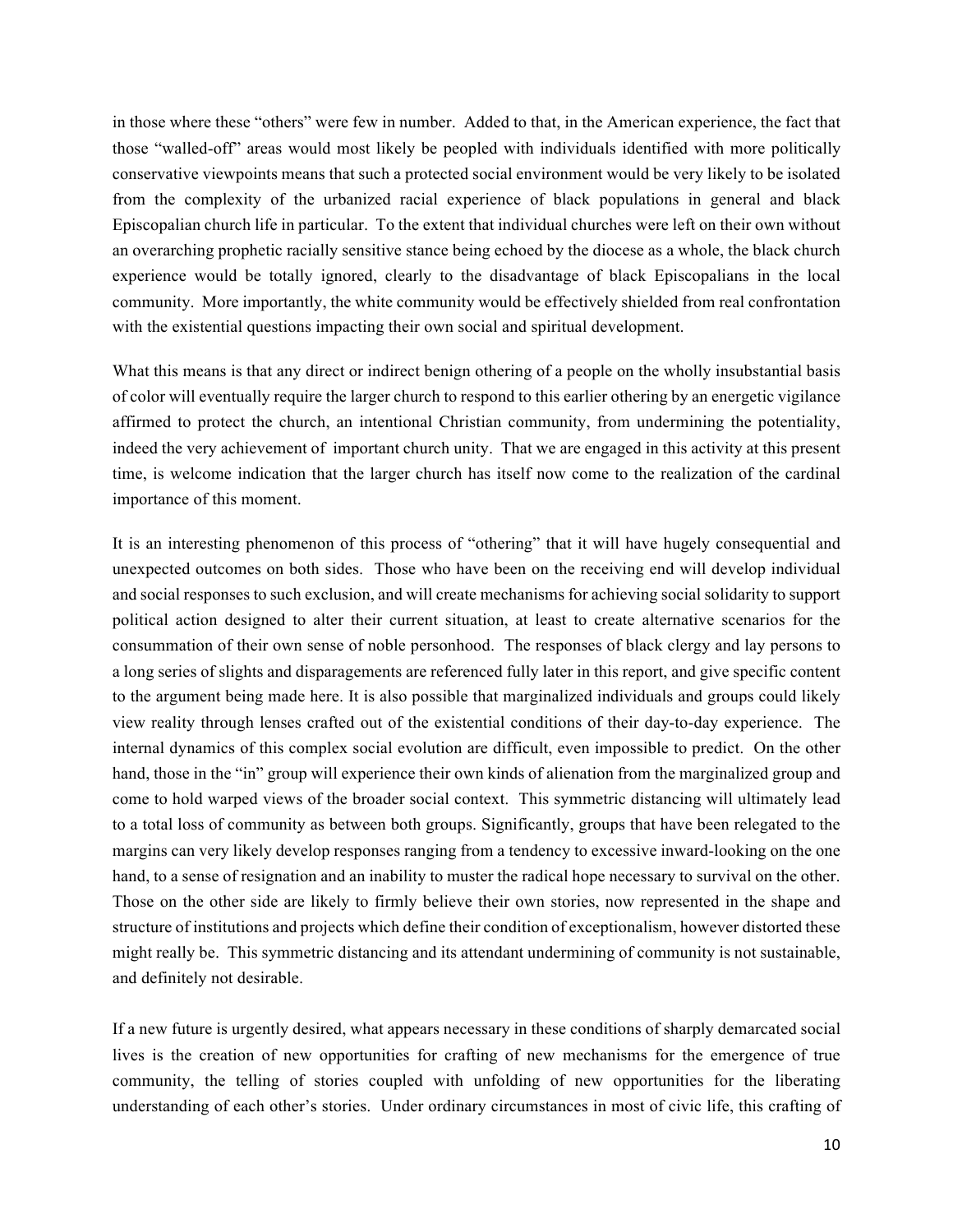newness is often difficult. In the context of the church, the existence of a master narrative, a narrative fully expressed in our baptismal covenant, should make this task abundantly easier. Saying this in another way, the church already represents a formation organized around a usable story, one that can and must be reappropriated as the basis of a new dispensation of togetherness, a new collective identity.

## Going forward.

If we are to go forward into the future, a solidly united future, one in which our unity is understood only in terms of an essential unity in Christ's body and blood rather than in any essentiality of race as a defining characteristic (inhering either in bodies, or surviving in institutions deliberately so structured or occurring through organizational inertia, or just plain habit), the single non-negotiable strategic task before us is the opening up of spaces for the actualization of conversation. But the call to conversation has been honored more in the breach than in actuality. It has been an extremely difficult thing to accomplish. We must get beyond that without fail, if we are going to accomplish what this calls us to do. Quoting Robert Raboteau, "community, that which we now earnestly seek probably for the first time in our life together, is the source of identity for each person...because, within each of us, the inner law of life ineluctably searches for wholeness and fulfillment." We are really about whole-making. Raboteau was discussing Howard Thurman, that towering Black theologian who for the full length of his professional life was really about challenging the injustices of racism meted out to all who were not "white." Raboteau continues: "When discrimination and racism intervene to destroy community, they frustrate the very thrust of life itself ...we still face a confrontation insofar as we still fail to see each other face-to-face...Faces must be shown before interracial community is possible. This confrontation-without the mask of evasion, the mask of fear, the mask of discomfort, the mask of false civility- must occur between black and white, painful and difficult though this may be, if we are to continue the search for common ground, the search that is the very manifestation of Life within." This speaks to us very directly at this defining moment of our life togethera white church and a black church seeking to be one church in Christ. May we embrace this important moment with hope, with love and with resolve.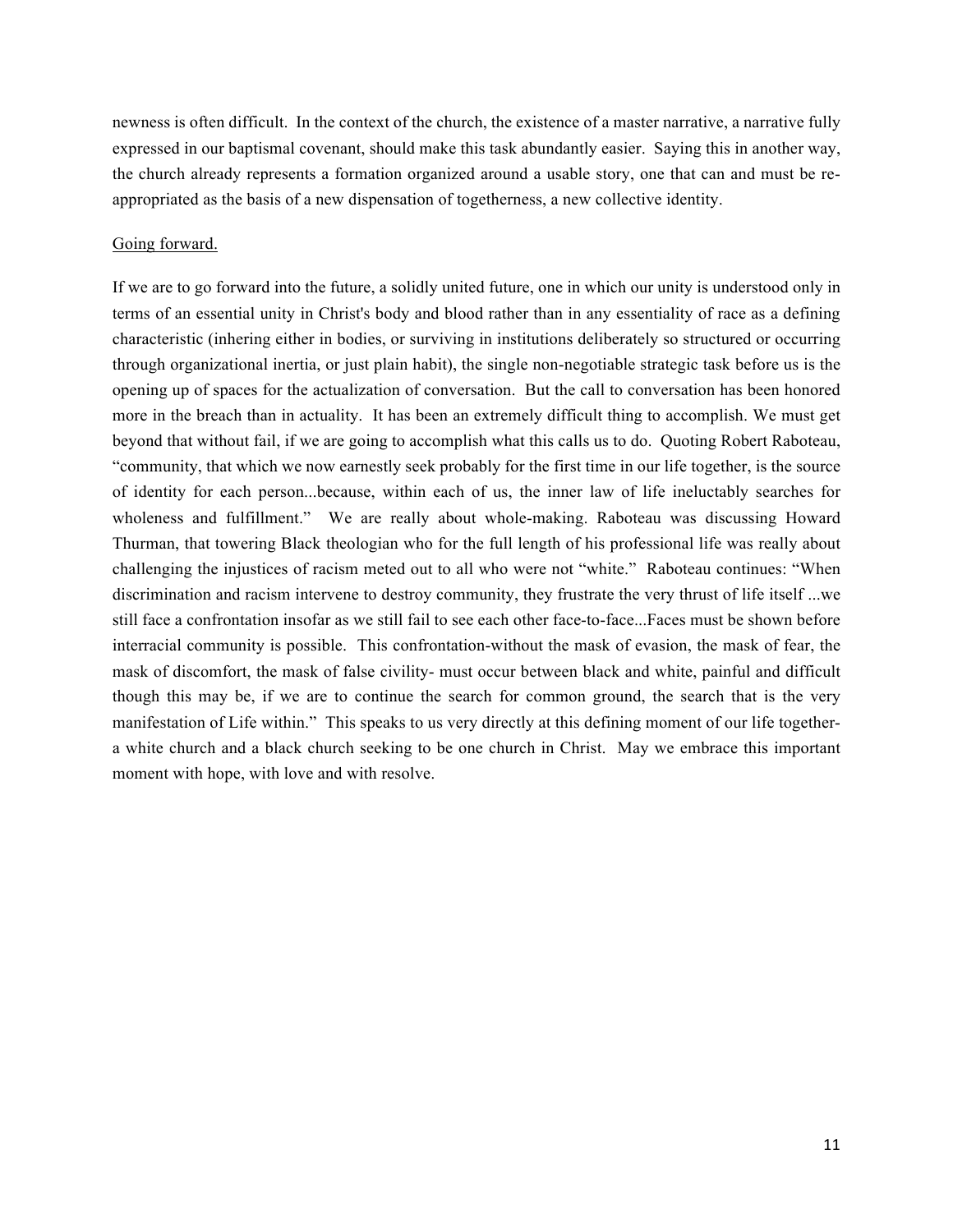## **What does our faith require of us?**

As we search for the theological foregrounding of our work of reconciliation in a church that is struggling with the residues of slavery and the baggage of racism, we can do no better than recall the Trinitarian foundation of our faith, that faith to which we attest each time we come together to worship, especially so when we approach the table that is set for our communal sharing in the Eucharistic feast, that mystery that stands at one and the same time, in this world, at that moment, but also represents that unique, inexplicable coming together of the divine and the human. This is the profoundest exemplification of the nature of the sacrament, binding as it does, all God's children in one act of sharing one body and one blood. A Trinitarian God stands at the center of our life of faith together.

The concept of the Trinity was not always available to the church. It is important for us to remember that it was consciously forged against sundry heretical doctrines which sought to separate Jesus' humanity from his divinity, in a struggle that stretched over a long period in the life of the early church. At its core is a doctrine concerning the oneness of the Father, the Son, and the Holy Spirit, an understanding that does not speak of three persons, separated in any bodily or extrinsic way, but of one true God, who is at one and the same time: God, the Father - creator; God, the Son - redeemer; and God, the Holy Spirit - comforter, bound together in a seamless, love-infused relationality, whose evident quality is that of unity, what theologians call perichoresis. For us at this time, it is our most urgent task to recover and exemplify that unity in the life of the church, a unity which has been eroded not so much by ecclesial decision, but by the absence of a deeply self-conscious adherence to the abiding principles of that Trinitarian faith. There are ethical implications as the processes of nation-building unfolded in all the major institutions of a developing America.

It is important for us to remember that this concept of the Trinitarian Godhead stands at the center of our liturgical life, as the basis on which we come together in our baptismal covenant in the name of the Father, of the Son, and of the Holy Spirit (Ephesians 5: 18-20).

A church that took seriously this perichoretic relationality could not have stood silently by as the brutalities that have been perpetrated by one group against another were unfolding in the broad daylight of the American experience of racial slavery and its progeny. That our church did not vigorously challenge these evils unfolding in its midst, and even now struggles with the disunity within itself that is the direct and indirect result of that sordid history, is the primary and inescapable reason for this present urgent call for truth-telling and change.

But the healing of itself is not the only reason for undertaking this effort. More importantly, if the church is true to its calling to be prophetic in a world riddled with injustices of one kind or another, it must in addition speak with conviction to the community outside its walls, and speak and act forcefully, with coherence, and with wisdom against all circumstances which undermine the sanctity of God's creation, especially those that support any essential, or induced, overlordship of one group or person over another.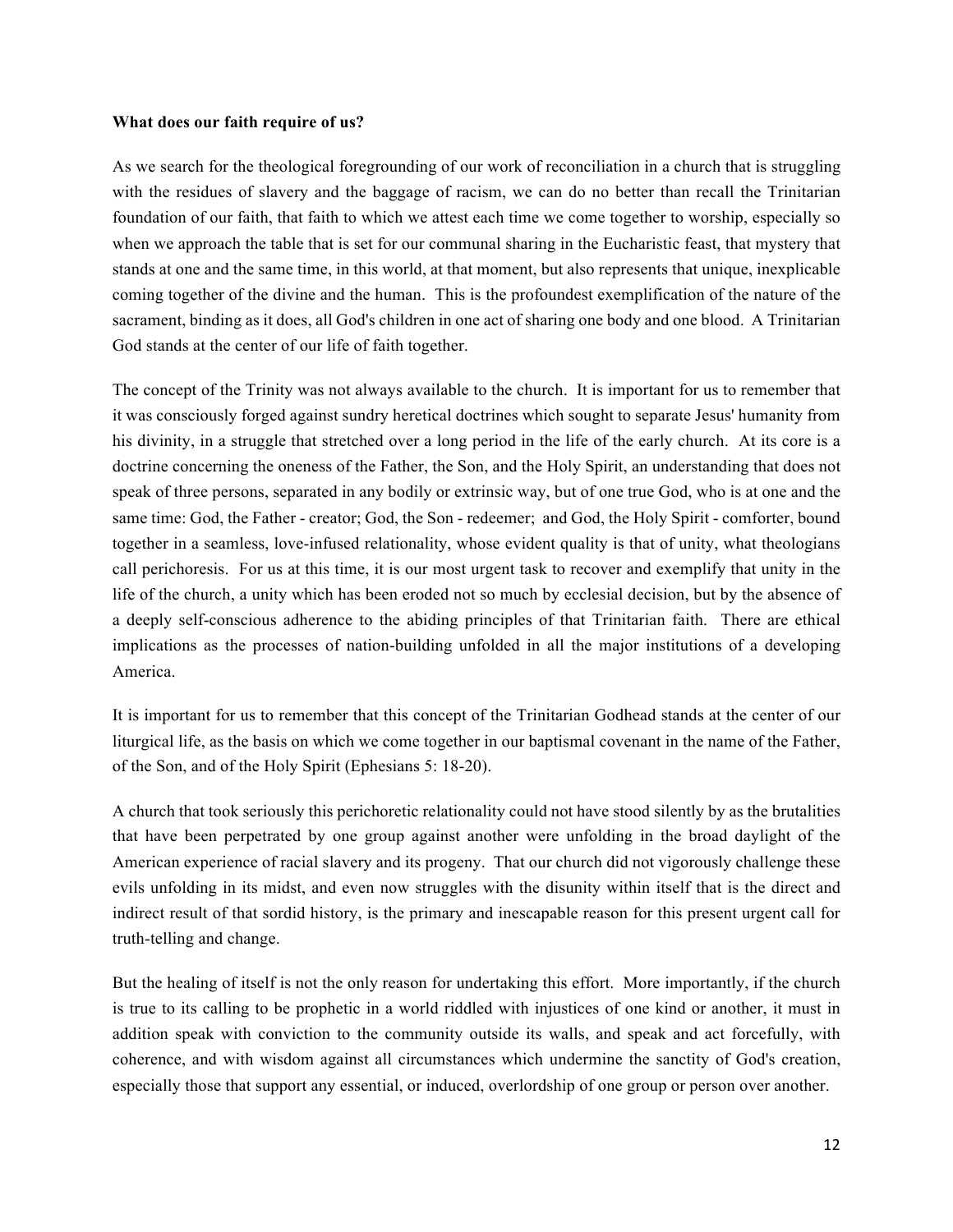The objective of our work is nothing short of a full-bodied push for the achievement of reconciliation and the embodiment of a spirit of forgiveness across the various domains of the life of the church, with a vow never again to let the lingering effects of the racialization of humanity contribute to any distancing between blacks and whites in the affairs of our church community. This implies also that as new groups become part of the church, we receive them joyfully and incorporate them without reserve as examples of the diverse richness of God's creative act. It is the under-achievement of unity in the presence of God, and enacted in His church, which for too long has been represented by a state of uneasy accommodation of two peoples in a condition riddled with suspicion, hurt, lack of trust, coupled with the inability to open-up to each other in robust conversation on the divisive issue of race which has given us a picture of an unreconciled relationship parading as family. We should be about the recovery of unity that comes from being children of a Trinitarian God, where differences are not elevated as some specific markers of substance, but alternatively seen as markers of a divinely ordered diversity that evidences the abundance of life as a gift from a Trinitarian God, freely, beautifully and bountifully given.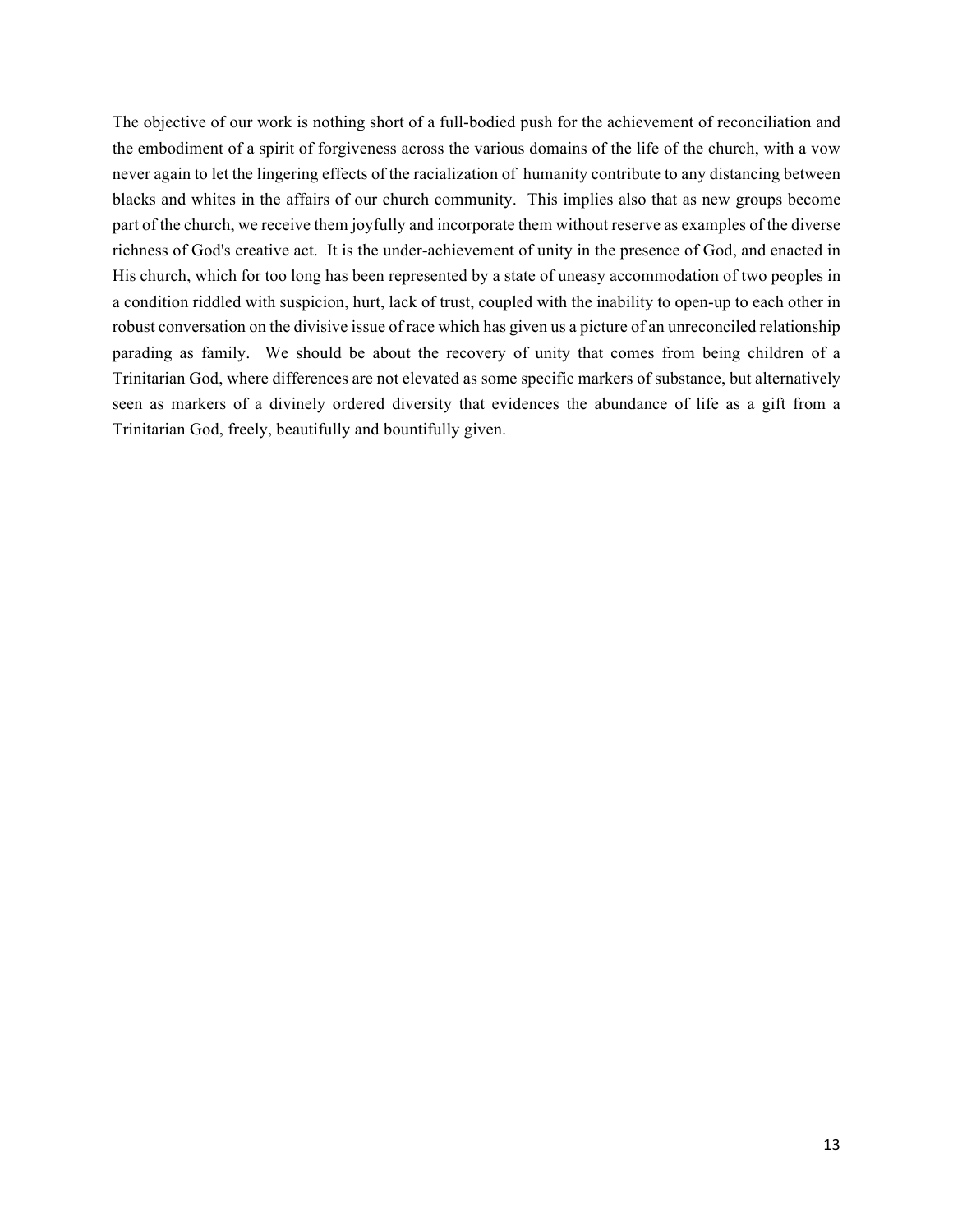## **Silence and Invisibility**

Beginning in the  $17<sup>th</sup>$  Century, the construct of race has defined "white" as the primary and natural condition and non-white as "other". This race construct is the basis of slavery and the underlying core of Jim Crow, the Black Codes and other discriminatory legislation, the systemic and racist policies and practices of the institutions and organizations of this nation. The silence and invisibility evident during the years of slavery and The Civil War continued as the nation and the church faced a changing society that included Africans in America no longer slaves. The ways in which the society responded to changing conditions did not lead to engaging the challenges of race and racism but did lead to changes in how the dominant culture (white) responded in modified silences.

Illinois attained statehood in 1818 with a constitution that provided that neither slavery nor involuntary servitude shall hereafter be introduced into that state. The slaves then living in the state were not affected by this. (The first slave in Illinois arrived in 1719 with French settlers.) However, "Black Laws" passed in Illinois stripped blacks of any rights even if "free". The Episcopal Diocese of Illinois was founded in 1835 during which time the most contested political issue was slavery. Yet the records of the Diocese of Illinois and papers of the first bishop Philander Chase reveal no mention and/or engagement with the political issue of slavery.

Historians of the Episcopal Church argue that the church's neutrality on the issue of slavery was a failure to reconcile two opposites: the ethical position that understood the gospel to be anti-slavery and, on the other hand, a reluctance to challenge the southern aristocratic church. A document in the records of the church, A Reproof of the American Church by British abolitionist Samuel Wilberforce, A.M. was extracted from his "History of the Protestant Episcopal Church" published 1844. Wilberforce described slavery as an evil which must be rebuked. The "Reproof" was published in the United States in 1846 with "An Introduction by an American Churchman." (See Archive document A) In the lengthy introduction, the American churchman made clear that Wilberforce's history intentionally was not printed and distributed in the United State but rather suppressed by the church. This document was never circulated among American Episcopal clergy, suggesting an unwillingness to engage the subject of slavery from the perspective of the gospel. The choice of silence on issues of racial injustice renders the oppressed invisible in the eyes of the institution.

One exception to silence and invisibility with regard to race and justice was Henry Whipple who was a strong advocate for justice in the nineteenth century. During his brief time in Chicago he was rector of a Southside mission, the Church of the Holy Communion. He was very outspoken on injustices toward "Indian" or native peoples and also directed his ministry toward several populations on the margins of Chicago. His more public ministry was in Minnesota where he served as Bishop.

Migrations of African Americans from the slave states began before the Civil War, increasing in numbers after the war. By the late nineteenth century, the archives of the Diocese reveal the presence of several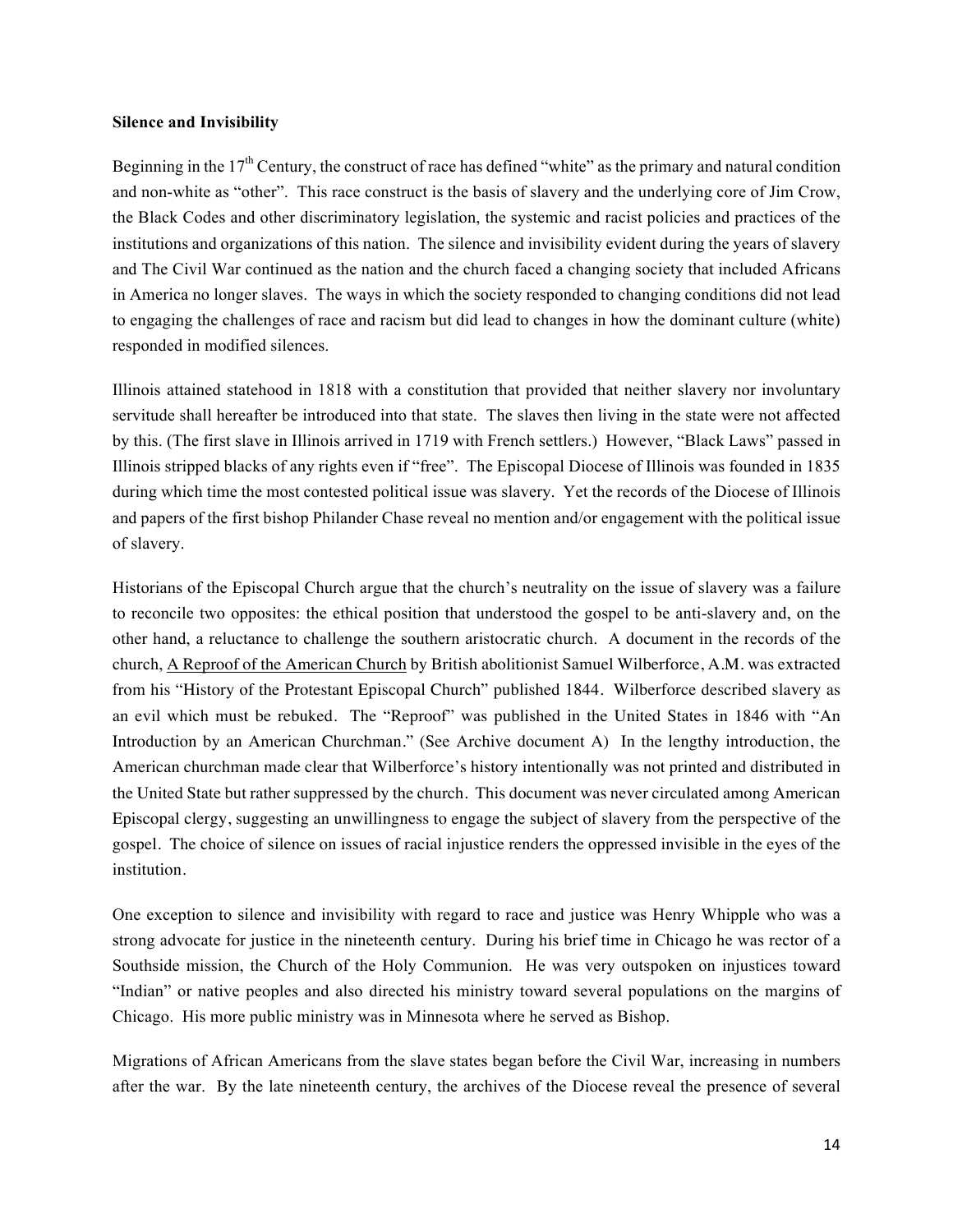"colored missions" as documented in conference journals. Missions to African Americans and "Indians", or Native Americans, were categorized under the work of "domestic missions". The domestic missions were written about separately regarding them in a similar manner as foreign missions. Though the colored participants of the Diocese of Chicago were active through their designated missions and active in financial support, they were not described as fellow members but relegated to the status of outsiders, domestic aliens.

One African American church that appears prominently in the diocesan archives is St. Thomas in Chicago. It continues today as a vibrant African American congregation. It was founded in 1878 primarily by those who had arrived via the Underground Railroad and were dispersed from Quinn Chapel AME Church, the oldest African American church in Chicago. Although St. Thomas grew in size and financial resources and received national coverage, it did not attain official "parish" status until 1940. The highlighting of St. Thomas as the example of an African American parish contrasts with the lack of information in the archives about other African American parishes in the diocese. The general descriptions of African Americans (and "Indians") in diocesan periodicals of the time rely on racial difference even when attempting to "deal" with race. This was enabled by racial stereotypes allowing whites to continue to regard the separate and unequal circumstances of African Americans (and other non-white peoples) as natural.

During the first decades of the 20th century, at the national level a few official committees on race and equality were being established in attempts by the institution to address issues of race. The records show little funding and support for these efforts as well as leadership that was primarily white. The Episcopal Church established The American Church Institute for Negroes (ACIN) of twelve churchmen (white) who established one school in each of the Southern states for the "religiously inspired education of practical workers of the world – farmers, industrial workers, homemakers, etc." Those thus educated would return to their communities to raise the standards of living. One of the schools "adopted" was Bishop Payne Divinity School aimed at providing opportunities in theological education for African American clergy who would serve the church's black members. While the ACIN board was white, the general agent and field agents were black. Along with the black congregations, North and South, the ACIN worked to keep black Episcopalians separate and unequal, reflecting the larger society. In the view of the Episcopal Church, these efforts were seen as successful in maintaining racial harmony – and in maintaining invisibility.

These efforts coincided with social service programs of the Diocese of Chicago. Charitable agencies (such as boys' homes, educational institutions and summer camps) were part of a larger societal trend to confront the so-called "Negro problem" in the first half of the 20th century. For the most part they were well-funded and well-supported by clergy (white) at the top of the organized but did not challenge the segregationist policies of Chicago. Social services and committees became the external centers for the church's work on race.

To its credit, the church took an unapologetic position on race and inequality during the Civil Rights movement. The Diocese of Chicago was forthright on behalf of the efforts to desegregate the Chicago Public School system. It was actively involved in local boycotts and strongly encouraged participation in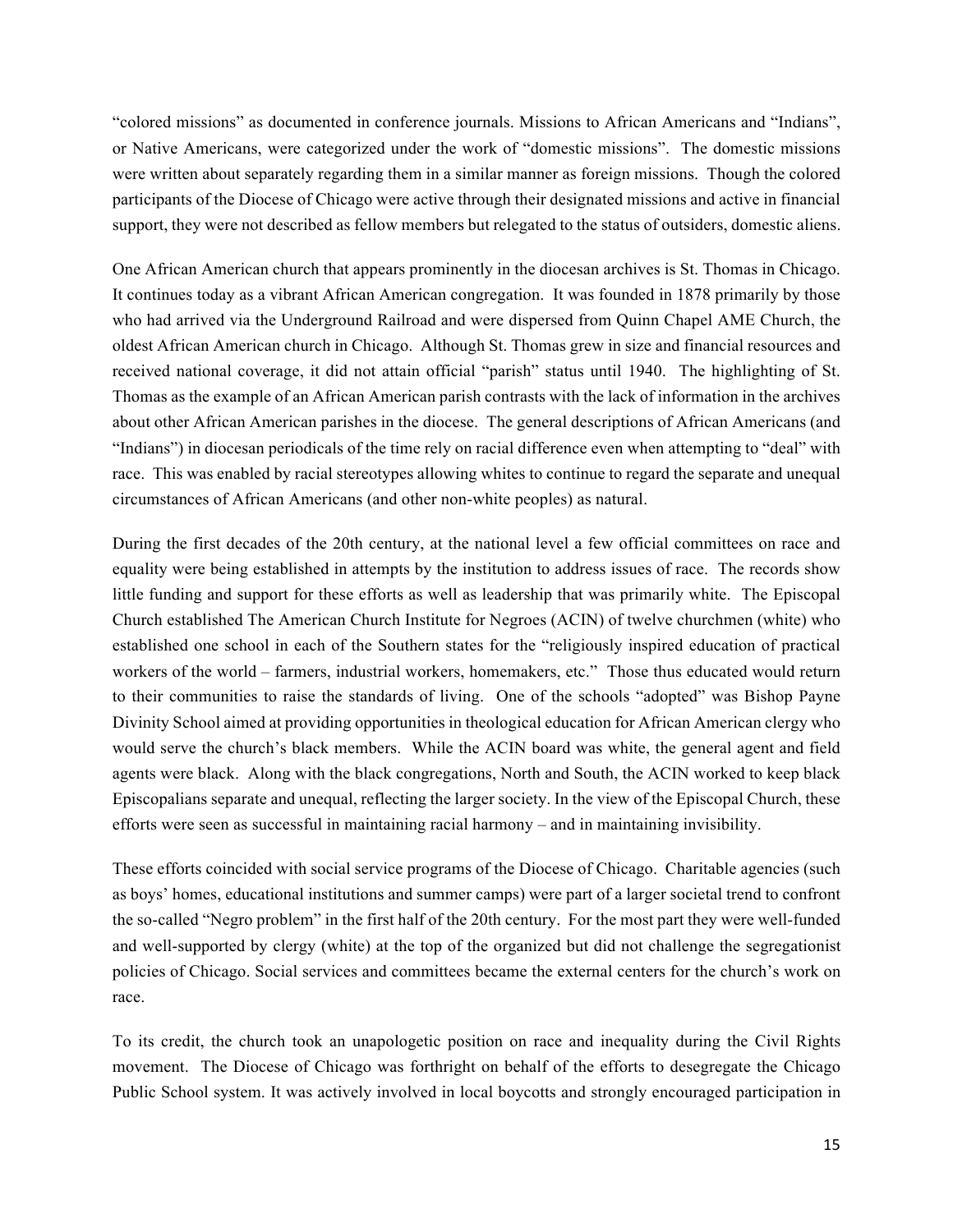the "1963 March on Washington." Special events were organized to support members interested in traveling to the March on Washington, although there is no information in the archives as to who participated. The Civil Rights movement was very popular in monthly periodicals. What is missing in the records is engagement or lack of engagement by congregations of the diocese. The lack of such records points to continued silence and invisibility. At the same time, significant contributions were made to major secular Civil Rights organizations ignoring the role that Black Episcopalians could play.

During and following the Civil Rights movement, a new institutional language emerged. The phrase "urban church" was a code for referencing and categorizing churches located in the "inner city" of metropolitan spaces like Chicago. Location of churches is only one aspect, as inner city churches also were dealing with changing racial demographics brought about by the elimination of redlining and other legal practices of racial discrimination. The phrase "white flight" is used to describe the exodus of white people from city neighborhoods to suburban areas as African Americans moved into those neighborhoods referred to as "changing neighborhoods." From the experience of those parishes that survived this demographic change, being in a "changing" or a "changed" neighborhood is to be invisible. Between 1945 and 2013, 24 Chicago Diocesan Parishes and Missions were closed or merged, 14 in neighborhoods that became African American. Between 1944 and 2013, 22 Chicago Diocesan suburban congregations were founded. The Diocese of Chicago lost an opportunity to engage efforts to integrate those parishes that had been considered "urban congregations."

The racial violence, loss of critical figures in American political and religious leadership, the rise of Black Power resulted in many institutions withdrawing from institutional stances on race relations and inequality. This was true for the Diocese as well. The years following saw a backlash against the gains of the Civil Rights movement. Beginning with the Reagan administration, changes in economic policies, the "war on drugs" and severe budget cuts hit poor communities of color most severely. The social programming of the Diocese declined during a time when charitable and social programs were needed. The archival file of Metropolitan Affairs does not indicate why. Nor does the archival history of the diocese reveal a vision for empowering and/or enabling congregations to deal with issues of race, power, and inequality. More research is needed in these areas.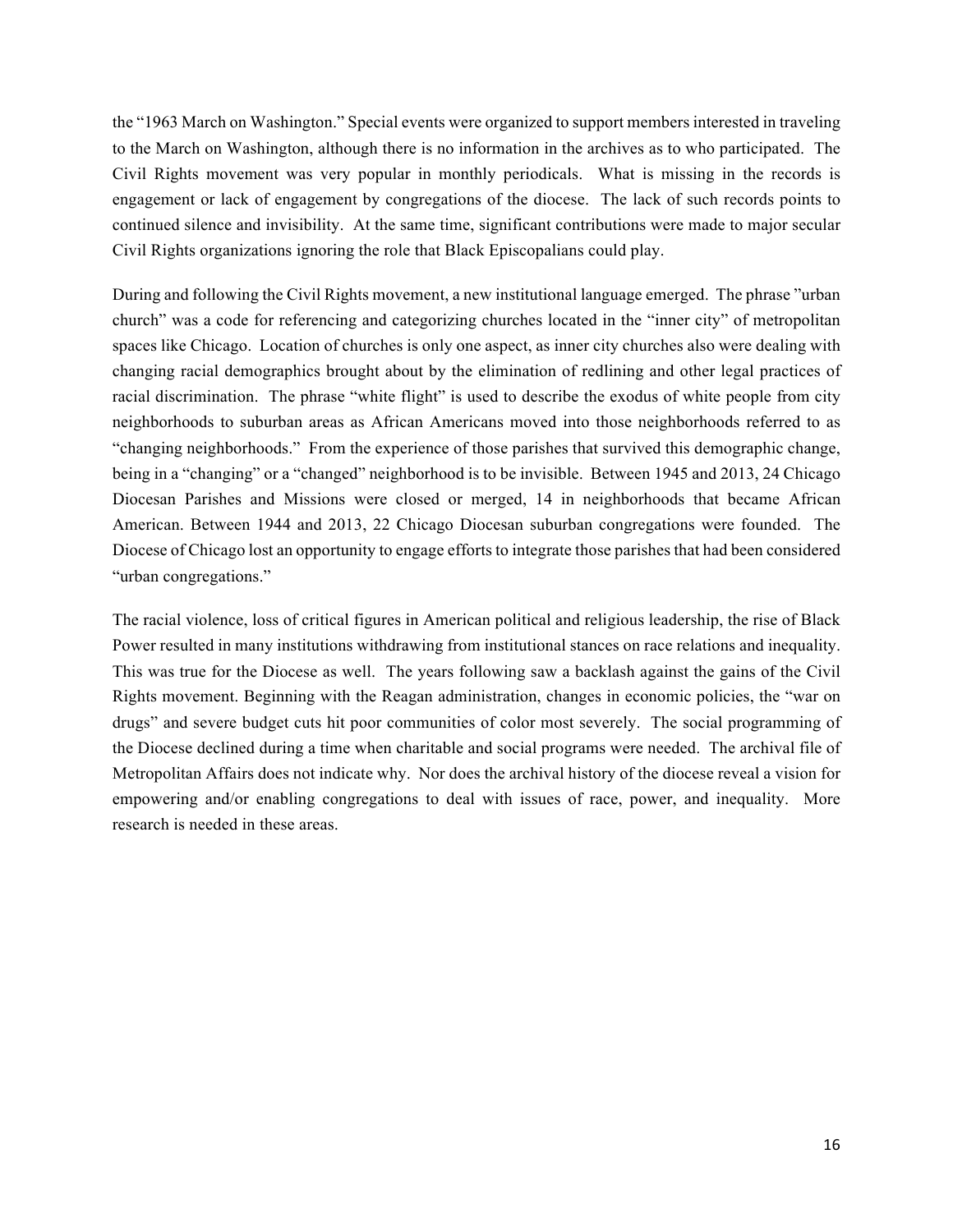## **White Privilege as It Reflects the Legacy of Slavery**

Dr. Johari Jabir, in his research on the Legacy of Slavery in the Diocese of Chicago, indicated how white privilege has manifested itself and continues to do so in this Diocese. Dr. Jabir wrote in his report, "The construction of race has meant that non-white people have been signified upon (Long, 1992) in a way that has rendered whiteness as "natural" or unmarked" category when in actuality, a critical dimension in the legacy of slavery means that each of us inhabits the psychic and material realities of race. Race therefore determined rights and privileges, with peoples of color being considered "less than".

Peggy McIntosh stated in her "Unpacking the Knapsack of White Privilege" article that she was taught that racism put others at a disadvantage but never that it put her as a white person at an advantage. She is able to put the advantages of white males in this country in the same context or perspective as gender inequality and thus started her personal journey into racism and the inequalities of it. While white men have been sympathetic to the causes of females, they do so but not at the expense of giving up what are considered the privilege of men in this country. As whites, they are taught that they are normal.

White privilege is still very much alive in the Diocese. For example, too often it is the practice to have one person of color appointed or elected to diocesan committees and boards while the decision making remains with the white members. This predominately white Diocese has yet to accept its black brothers and sisters as equals in Christ. The color line was and still is apparent in the ways the Church situates its work with non-white members within the overall diocesan structure. Blacks and Native Americans were categorized under the work of "domestic missions". Instead of being described as fellow members of the Church they were seen as outsiders within a structure that regarded them in the same way this structure saw people of color in the foreign mission field.

One concrete example of white privilege can be seen in the diocesan decisions to commit its funds for church planting in areas the Diocesan leadership thought would be the next place of growth by whites. As a result the Diocese has plowed thousands of dollars into areas like Huntley and Orland Park for church planting while urban church development on the south and west sides of Chicago where the racial wealth gap is very evident has received minimal funding from the Diocese.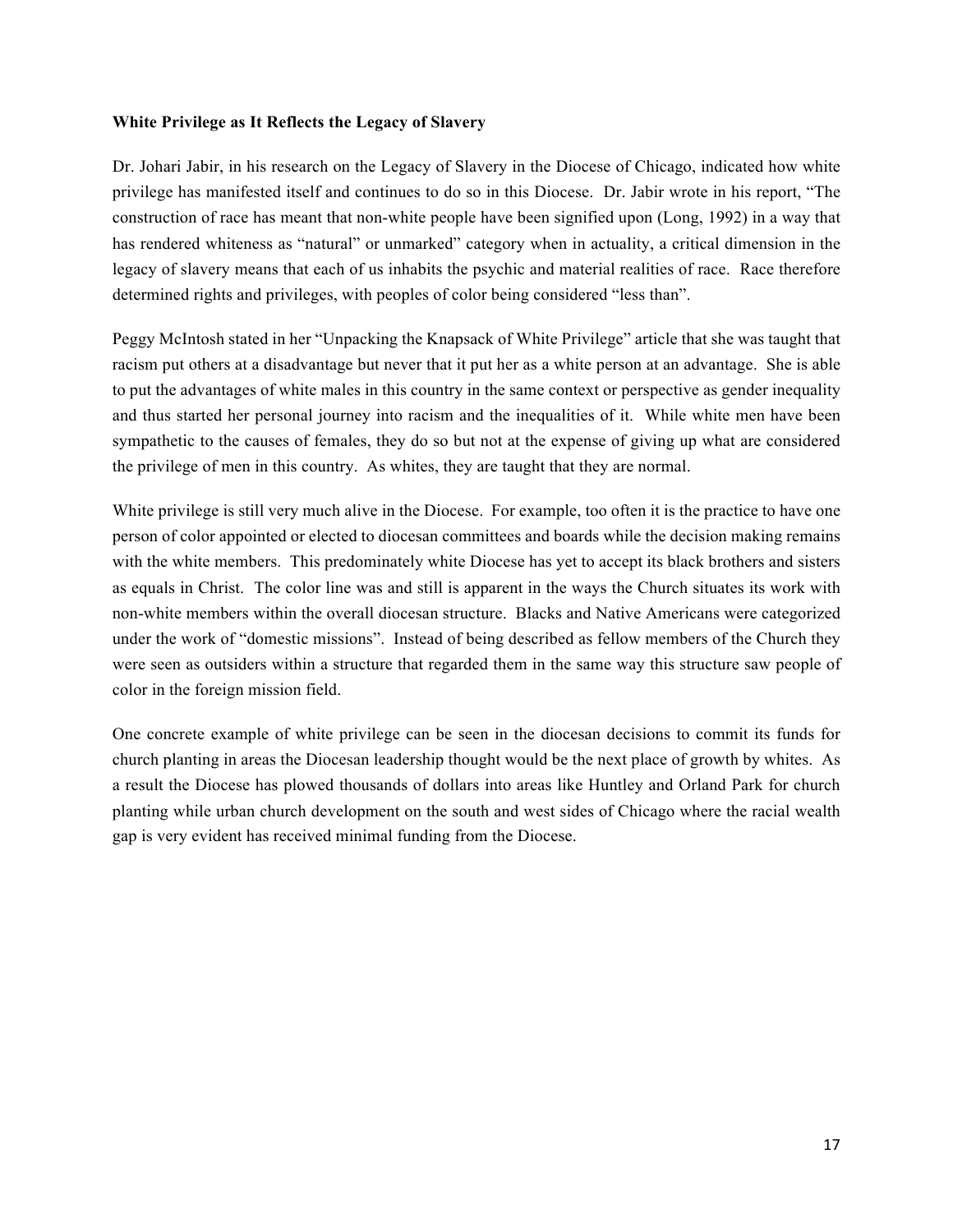#### **Black Response to Legacy of Slavery**

From the beginning of the slave trade and slavery in this nation, enslaved Africans resisted their captivity. The economic and political conditions following the end of slavery left the former slaves impoverished in a racially hostile environment. The migration of African Americans from the South began before the Civil War and increased in numbers following the end of slavery as one way to resist the violence and oppression of the conditions in the former slave states. When they arrived in the cities and towns of the North, they encountered segregation and racial hostility. In these circumstances, within the areas they could live, African Americans built communities in cities across the country. In the late nineteenth century and the early twentieth century, these became viable communities that also were a place of refuge.

In Chicago the African American community on the Southside and the Westside became a fully developed community in the years before the Depression. A directory of that community lists a wide range of businesses, including small manufacturing businesses, and later an aviation school, professionals, schools, restaurants and clubs, theatres, social and benevolent associations, and churches. The religious institutions in particular were places of refuge in a hostile society that relegated African Americans to the margins. The black churches also played an important role in supporting the institutions within the community. The racial restrictions of Chicago meant that there were limitations, financial and otherwise, with the result that many of the people in the community had limited employment opportunities and limited incomes.

In the archival records of the Diocese of Illinois and subsequently the Diocese of Chicago, the "colored missions" that emerged in the late 19th century were treated as separate domestic missions. There is very little in the archives that documents non-white congregations. The exception is St. Thomas, founded in 1878, for which there is considerable documentation. The founding members of St. Thomas were attempting to create a religious institution that would harbor them from the racial hostilities of Chicago. They also were trying to create a community of African American professionals who might use their social status to uplift the profile of the race. Affiliation with the Episcopal Church represented a sense of respectability and citizenship. This served the function of creating their own institution as a safe space in a racially hostile society and affiliating with the prestige of a church that could place them on a path to a version of equality that required respectability. It was their way of negotiating a racist society.

There is little documentation in the archives of the Diocese of Illinois and the Diocese of Chicago regarding African American resistance to the legacy of slavery within the church. Objections to the marginalized status of African Americans within the Episcopal Church are evident in the history of the Conference of Church Workers among Colored People beginning in 1883. In the years following the Civil War, there were a growing numbers of black Episcopalians, black parishes and black clergy even though many black Episcopalians, including former slaves, left the Episcopal Church in the thousands after the Civil War. (See Harold T. Lewis, *Yet with a Steady Beat*, Trinity Press International, for a detailed accounting of black resistance.)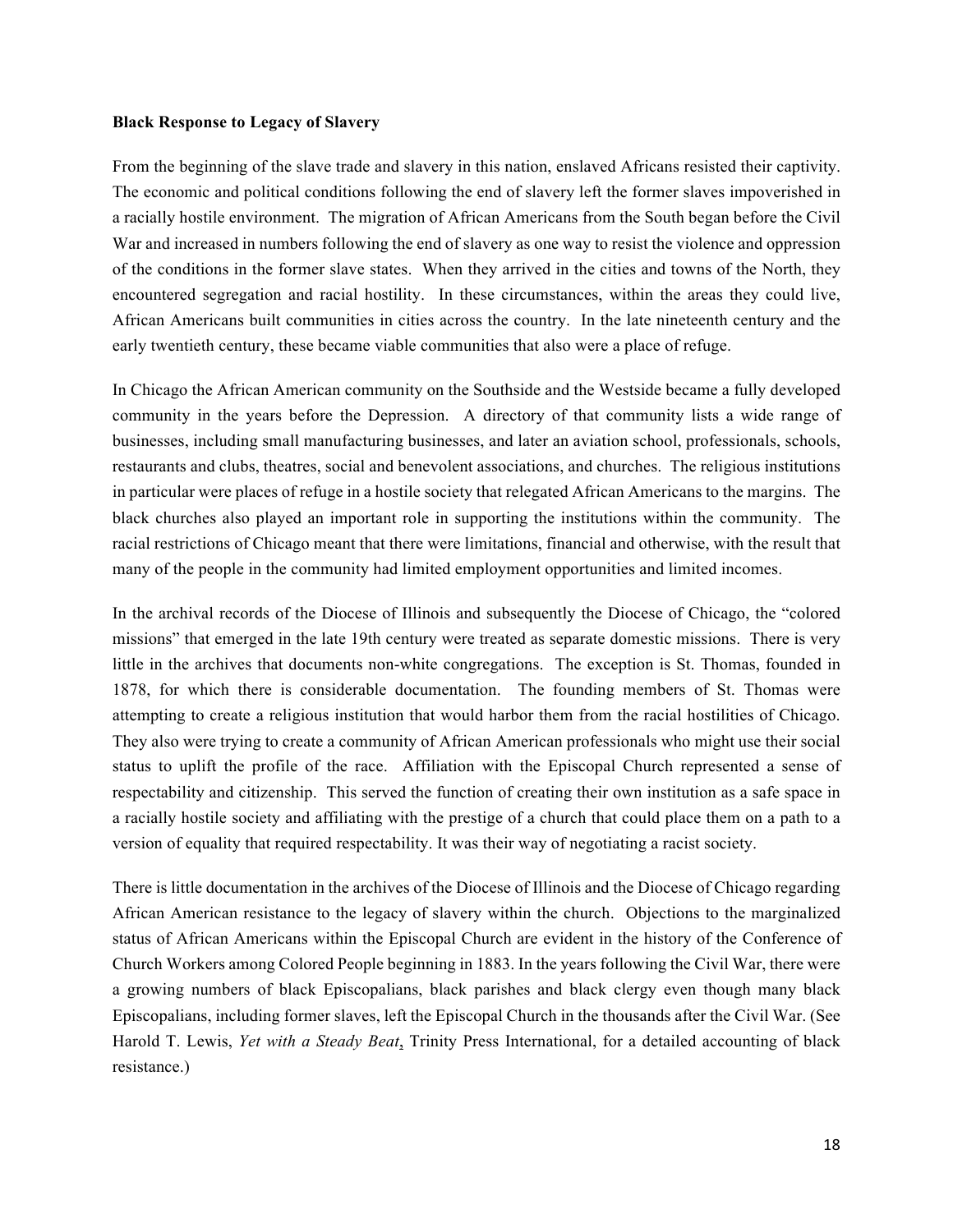There is also the issue of black bishops. One proposal was to have suffragan bishops for colored work. Another proposal was creation of special missionary districts for different races with each having a bishop of that race. In 1883, a group of Southern churchmen met at the University of the South to resolve the controversy. They prepared a proposal to be enacted at the next General Convention. They proposed "In any Diocese containing a large number of persons of colour, it shall be lawful for the Bishop and Convention of the same to constitute such population into a special Missionary Organization under the charge of the Bishop." Black Episcopalians recognized this would disenfranchise black Episcopalians. In response Alexander Crummell, rector of St. Luke's, Washington, D.C., organized black clergy and founded the Conference of Church Workers Among Colored People (CCWACP). They sent a delegation to the General Convention to protest the proposed canon. The General Convention rejected the proposed canon, but did not result in a victory for black Episcopalians. Southern dioceses began a systematic separation of Blacks. This move was consistent with the implementation of enforced legal segregation throughout the South. Other protestant denominations were proceeding along similar lines as well.

The CCWACP continued to press for social justice until the founding of the Union of Black Clergy and Laity in 1968. In its 1919 memorial, the CCWACP stated that one of its goals was "to take such steps as will greatly aid in bringing about social justice to the Colored People of the United State and securing for them Christian treatment as full citizens of this Republic." The many memorials that the CCWACP presented to General Conventions were not granted. The Church saw its role as providing sacraments and pastoral ministry within the context of segregation. As such it was perceived as providing for blacks the same as was provided to whites. The CCWACP was seeking to improve conditions for blacks in the church and in the society. In addition to challenging the institutional church, the CCWACP also served to provide a means for black Episcopalians to come together. By 1940 there began to be a gradual shift in the Church's racial policy. This was seen in the establishment of the office of Secretary for Negro Work by the General Convention that year. Nevertheless, Negro work was still seen as separate and distinct, consistent with the racial climate of the time.

The CCWACP continued until the mid-1960s. In 1957 the Episcopal Society for Cultural and Racial Unity (ESCRU) was founded primarily by white churchmen desiring the Church to do no less than the nation in terms of racial relations. However with the rise of the Black Power movement, tensions developed because of the concern by the black membership that the organization was reflective of white liberal theology. Furthermore, a white dominated organization could not work for empowerment of black Episcopalians and the bringing together of other black groups in combating racism. In 1968 the Union of Black Clergy and Laity (UBCL) was formed in the belief it could better work as a united voice for change for black Episcopalians.

At the General Convention of 1967, black Episcopalians endorsed the establishment of the General Convention Special Program which was designed to address the problems of blacks and other minorities in inner cities. But they were ignored by the Church leadership when it gave money directly to secular groups, some of whom were hostile to religious institutions. In so doing the Church failed to recognize that black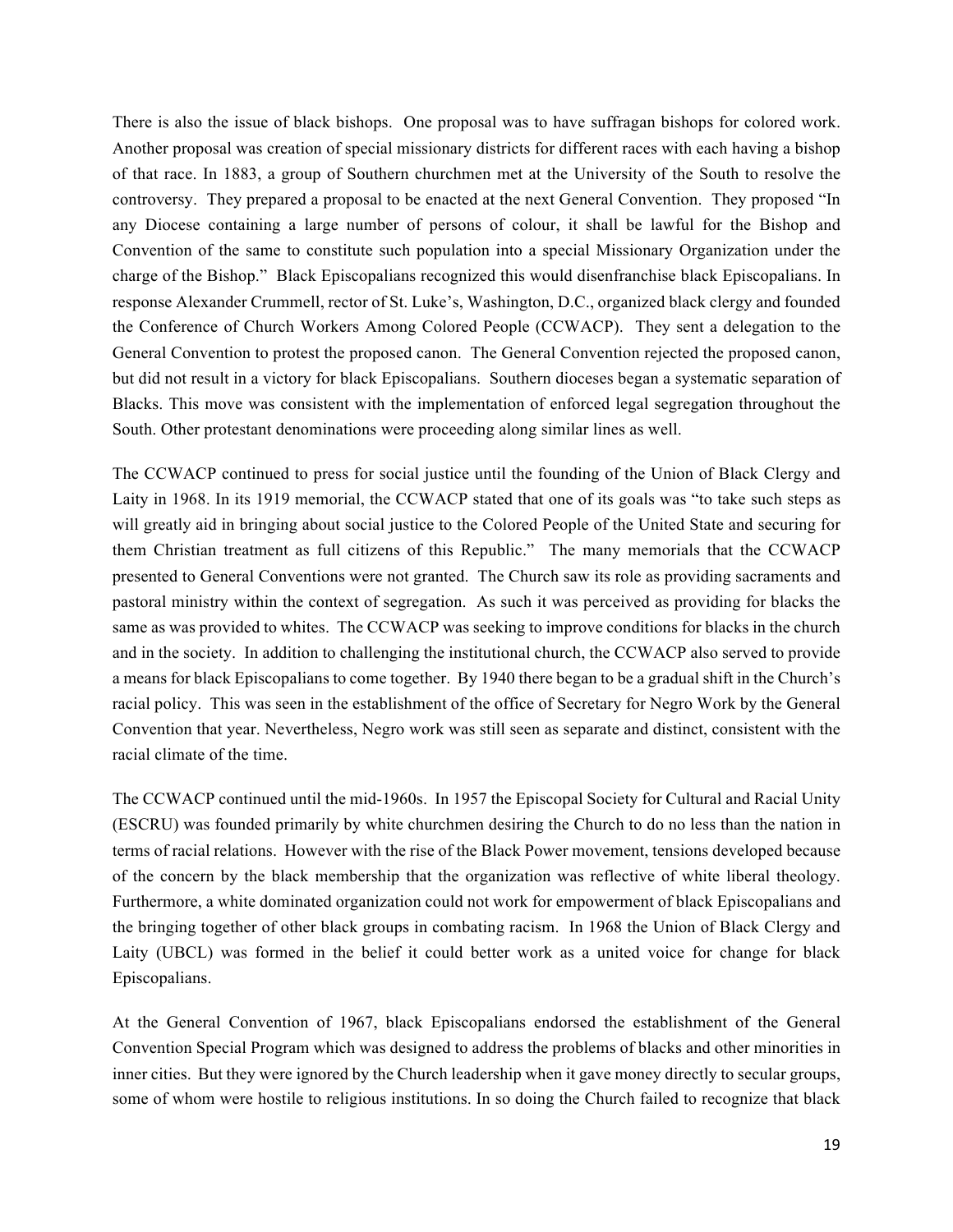Episcopalians whose churches mainly were in the areas of cities that were being affected by violence and unrest could be important in addressing the problems in their communities.

In addition, the Church demonstrated its marginalization of black Episcopalians by removing the Rev. Dr. Tollie Caution from his position as Secretary of the Division of Racial Minorities. In response the Rev. Quintin E. Primo, rector of a parish in Wilmington, Delaware at the time, convened the Ad Hoc Committee of Negro Clergy about this incident. This event precipitated the formation of the UBCL. Subsequent events led to the reorganizing the UBCL as the Union of Black Episcopalians (UBE) in 1970. Rev. Quintin Primo, later Suffragan Bishop of Chicago, was a founder and first president of UBE. Mattie Hopkins of Trinity Church, Chicago and a member of the Chicago Board of Education was an important and active leader in the national UBE organization until her untimely death in 1988. Ms. Hopkins earlier in 1963 was a leader in the participation of the Diocese of Chicago in the boycott of the segregated Chicago Public School System. In the years since UBE has continued to work with deputies to General Convention, within dioceses around conditions of racism in the Episcopal Church and in society, desiring a church and a society more reflective of the Gospel. The UBE Chicago Chapter was among the founding chapters. The chapter has served the Diocese of Chicago as national organization has served the Church in pressing for racial justice. More research needs to be done on the role of UBE in the Diocese of Chicago. UBE is an outward and visible sign of black resistance in the Episcopal Church.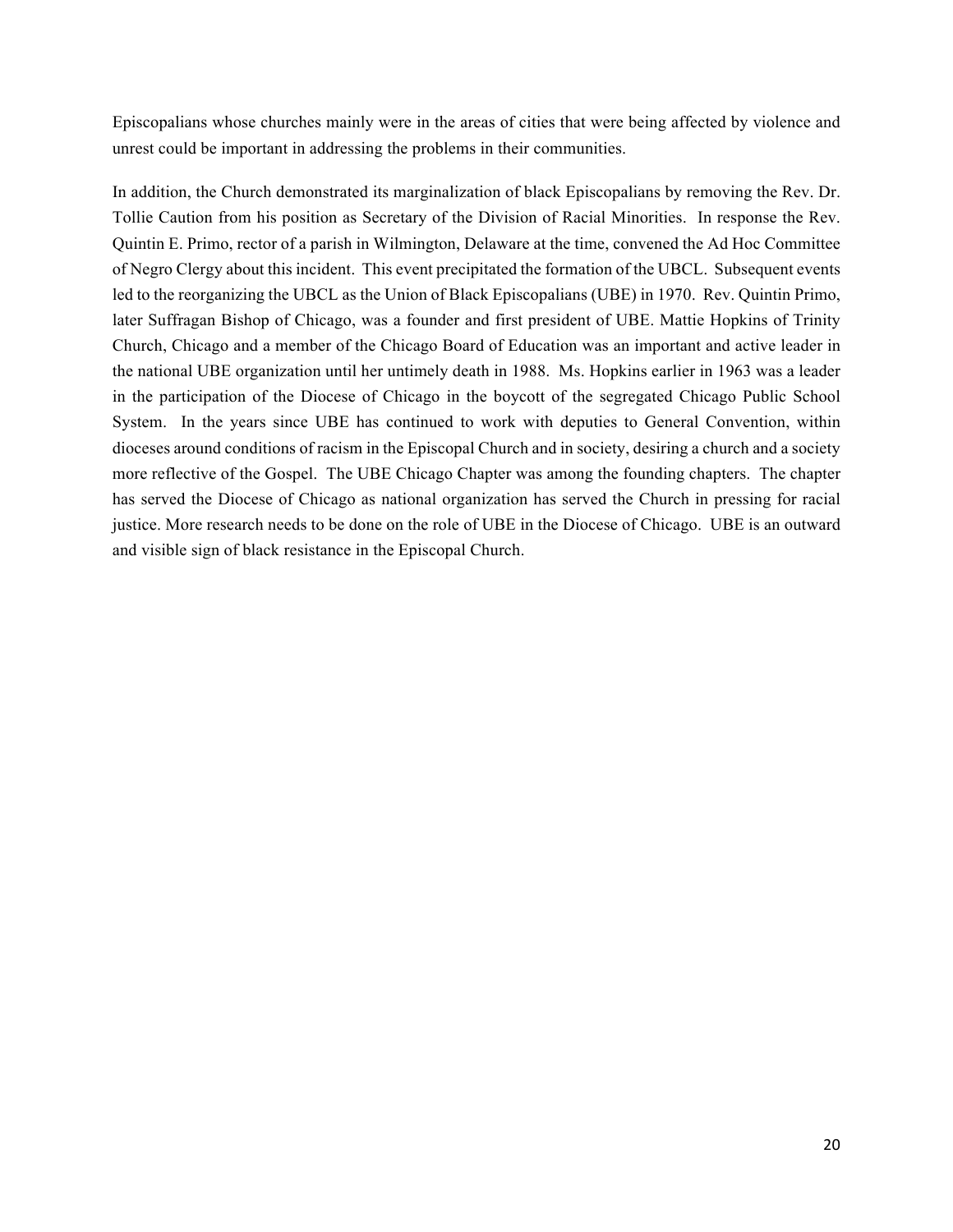## **Economics of the Legacy of Slavery**

In addressing the economics of the legacy of slavery, one must acknowledge that slavery persisted after the Civil War and still persists today though under different names. It is well known that one major legacy of slavery is the economic gap between black and white. A research and policy brief issued by the Institute on Assets and Social Policy in February 2013, "The Roots of the Widening Racial Wealth Gap: Explaining the Black-White Economic Divide," cites a 2009 "representative survey of American households revealed that the median wealth of white families was \$113,149 compared with \$6,325 for Latino families and \$5,677 for black families." This research and policy brief goes on to identify the following five "major drivers of the racial wealth gap … homeownership, income, college education, inheritance, and unemployment."

Immediately after the Civil War, hopes for African Americans to become landowners – "forty acres and a mule" – were dashed. Many African Americans in the former Confederate states were then forced to become either tenants or sharecroppers or even worse industrial slaves. In January 1865 General William T. Sherman issued Special Field order No. 15 setting aside land south of Charleston, South Carolina for black settlement with the provision that each family would receive forty acres of land. Even though Sherman meant such provision to be only temporary, by June, 40,000 Blacks had settled on 400,000 acres of "Sherman land." (Eric Foner, *Reconstruction: America's Unfinished Revolution, 1863-1877.* New York, 1988 : 71) General Oliver Otis Howard, Commissioner of the Freedman's Bureau, also issued Circular 13 instructing Bureau agents to "set aside" forty-acre tracts for the freedmen as rapidly as possible." (Foner: 159) Yet President Johnson ordered Howard to rescind his order with the result Howard had to order "the restoration to pardoned owners of all land except the small amount that had already been sold under a court decree." (Foner: 159) Johnson's action put an abrupt end to the idea of the Freedman's Bureau actively promoting black land ownership. So between 1865 and 1877 the industrial leaders of the North as well as Southern landowners forced the freedmen into the status of day laborer or sharecropper, neither of which advanced the economic well being of the freedman. For most white Episcopalians the issue of slavery was not an issue for the Church. Even though Episcopalians in the eleven Southern states that succeeded from the Union and formed the Protestant Episcopal Church in the Confederate States of America, after the war most leaders in the North at the 1865 General Convention welcomed back their Southern brethren and adopted a statement "thanking God for the return of peace and for the restoration of unity within the church." (Gardiner H. Shattuck. *Episcopalians and Race: Civil War to Civil Rights*. University Press of Kentucky, 2000: 10) Because the issue of slavery was not named as a moral issue for leaders of the Episcopal Church, members of this Church would be at peace with their wealth contrasted with the lack of economic well being of the freedman.

Another form of slavery that had a devastating economic impact on Blacks was industrial slavery. Douglas A. Blackman in his book, *Slavery by another Name: the re-enslavement of Black Americans from the Civil War to World War II* (New York, 2009), estimates between 100,000 and 200,000 blacks in the former Confederate states were force into industrial slavery. They were arrested and sentenced for the slightest of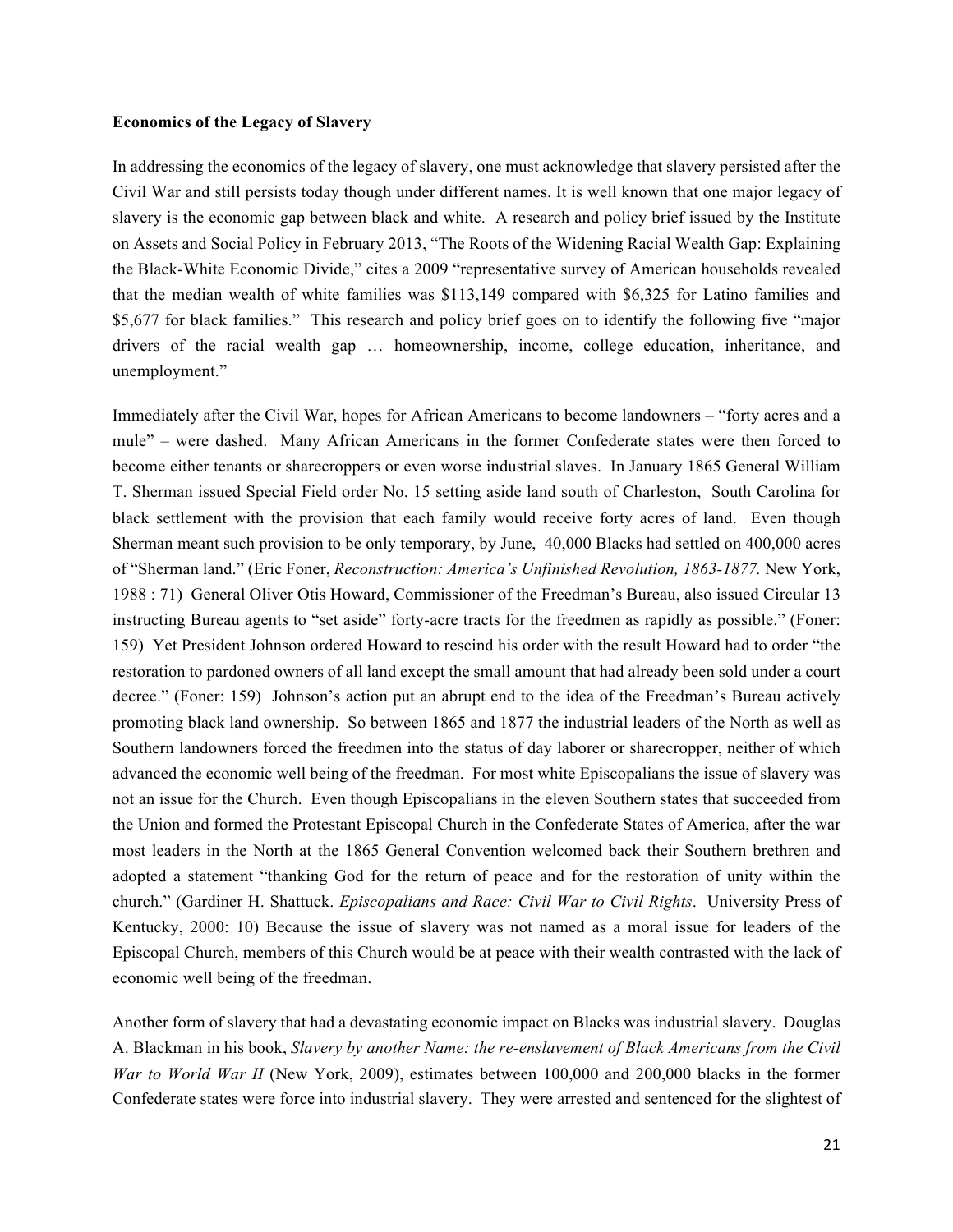offenses and sent to prison because they were unable to pay the fines. Then as convicts they were leased to mine owners and local farmers where they were underfed and overworked in inhumane conditions. This extensive system of forced labor did not come to an end until the beginning of the Second World War. Blackman tells the frightful story of forced black convict labor in the coal mines, the Pratt Mines near Birmingham Alabama being a prime example. Eric Foner in his "Epilogue" of his book on Reconstruction sounds a very somber note on the failure of Reconstruction with these words, words that speak directly to the black-white economic divide: "If racism contributed to the undoing of Reconstruction, by the same token Reconstruction's demise and the emergence of blacks as a disenfranchised class of dependent laborers greatly facilitated racism's further spread, until by the early twentieth century it had become more deeply embedded in the nation's culture and politics than at any time since the beginning of the antislavery crusade and perhaps in our entire history." (p. 604)

But what has been the economics of the legacy of slavery in the Diocese of Illinois/Chicago? There is a wealth gap between many of the white parishes in contrast to the few black congregations. As late as 1930 the four Black congregations were all missions (St. Andrews, Chicago, St. Andrews, Evanston, St. Edmunds, Chicago, and St. Thomas, Chicago). After the Second World War, the Diocese bought land in the growing suburbs and helped to plant mission congregations. Since 1944 twenty-one congregations were established in the suburbs while nineteen congregations in Chicago were closed and two congregations merged with other congregations.\* Did the diocesan leadership simply follow the movement of White people to the fast growing suburbs while accepting the closing of congregations in the changing demographics of the south and west sides of Chicago? Financial support of the annual diocesan budget did come from the wealthy white congregations most of which were in the suburbs. It is worth investigating the connections between the movement of companies from Chicago to the suburbs, the construction of the expressways in the 1950s and urban renewal as a backdrop to the diocesan commitment of funds to purchase land for new suburban congregations. Did the diocese follow the money to the suburbs where its white members attended church? Further research is needed in order to answer these questions.

One example of the founding of a suburban congregation can be cited: the congregation of St. David, Glenview a Chicago suburb. In 1946 Bishop Conkling purchased a one acre plot of land in Glenview. The mission that was quickly formed took out a mortgage of \$20,000 to build a chapel which opened for services Christmas Eve 1947. Three years later this mission had paid off the mortgage and was admitted as a parish. A year later the church purchased another five and a half acres of property for \$15,000. In 1957-1959 the church funded the construction of a new church building by taking out a mortgage of \$100,000 from a local bank. The building cost \$180,000. Then in 1963/64 the church built a two story education building and in 1966 a new rectory with four bedroom "in keeping with the level of attractive single-family structures being built in Glenview at that time." By 1984 the final payment was made on the mortgage. In 2006 was able to purchase a new pipe organ at a cost of \$430,000 from a specific endowment. Today St. David has an endowment of \$1.5 million.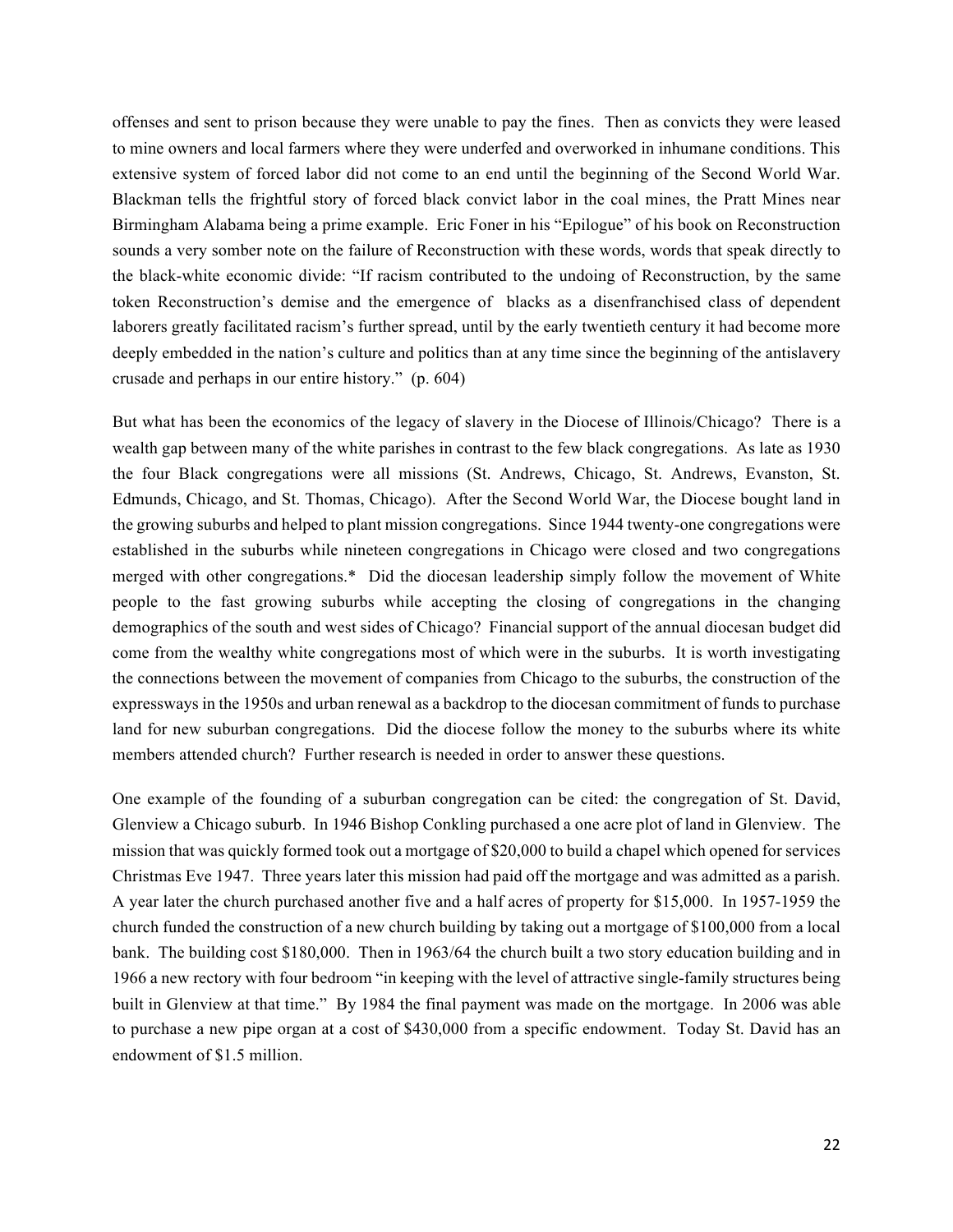In contrast to St. David, Glenview the minutes of the Diocesan Commission on Metropolitan Affairs during the early 1980s document the painful financial situation at St. Thomas, Chicago which had a number of unpaid bills including payment on the apportionment. Because of the failure to pay its apportionment in 1981 St. Thomas was not seated at the 1981 Diocesan Convention. Only because Bishop Primo interceded on their behalf were they seated in 1982. The December 13, 1982 minutes of the Commission cite "progress being made by St. Thomas in the reduction of the debt" and instructed St. Thomas that "apportionment payment for 1983 be a priority." The January 10, 1983 minutes note that there were still outstanding debts by St. Thomas in the amount of \$23,200.

<sup>\*</sup> Chicago Diocesan Parishes and Missions closed or merged between 1945 and 2013:

All Angels (for the Deaf) 6336 Kenwood; All Saints (Indiana and 111<sup>th</sup> St.); Christ Church (6451 S. Woodlawn); Church of the Epiphany (201 S. Ashland Blvd.); Church of the Holy Trinity (4716 s. Union); Church of the Mediator (10961 s. Horne); Church of the Incarnation (102<sup>nd</sup> and Parnell); Church of the Redeemer (merged with St. Paul); Holy Cross-Immanuel (5843 S. Morgan); St. Ann (2016 N. Kimball); St. Barnabas (4241 W. Washington Blvd.); St. Bartholomew (6720 S. Stewart); St. Cyprian (6501 W. Belmont Ave.); St. George (847 76th) merged with St. Matthias; St. Joseph (121<sup>st</sup> and Eggleston); St. Luke (741 S. Western); St. Mark (4427 S. Drexel); St. Matthew (1738 W. Marquette); St. Richard of Chichester (5101 W. Devon Ave.); St. Elizabeth (62<sup>nd</sup> St. and St. Louis); St. Francis (2514 W. Thorndale Ave.); St. Philip (2114 W.  $36<sup>th</sup>$ ); St. Stephen (3533 N. Alban); St. Timothy (3555 W. Huron) Chicago Diocesan Suburban Congregations founded between 1944 and 2013:

Arlington Heights, St. Simon; Aurora, St. David; Barrington Hills, St. Mark; Bloomingdale, Church of the Incarnation, Bolingbrook, Church of St. Benedict; Burr Ridge, St. Helena; Clarendon Hills, Church of the Holy Nativity; Deerfield, St. Gregory; Des Plaines, St. Martin, Elgin, St. Hugh of Lincoln; Elk Grove Village, St. Nicholas; Glenview, St. David; Glen Ellyn, St. Barnabas; Gurnee, Church of the Annunciation; Northbrook, St. Giles Northfield, St. James the Less; Palatine, St. Philip; Palos Park, Church of the Transfiguration; Park Forest, Church of the Holy Family; Prospect Heights, One in Christ Church; St. Charles, St. Charles; Waukegan, Nuestra Senora de Guadalupe; West Dundee, St. James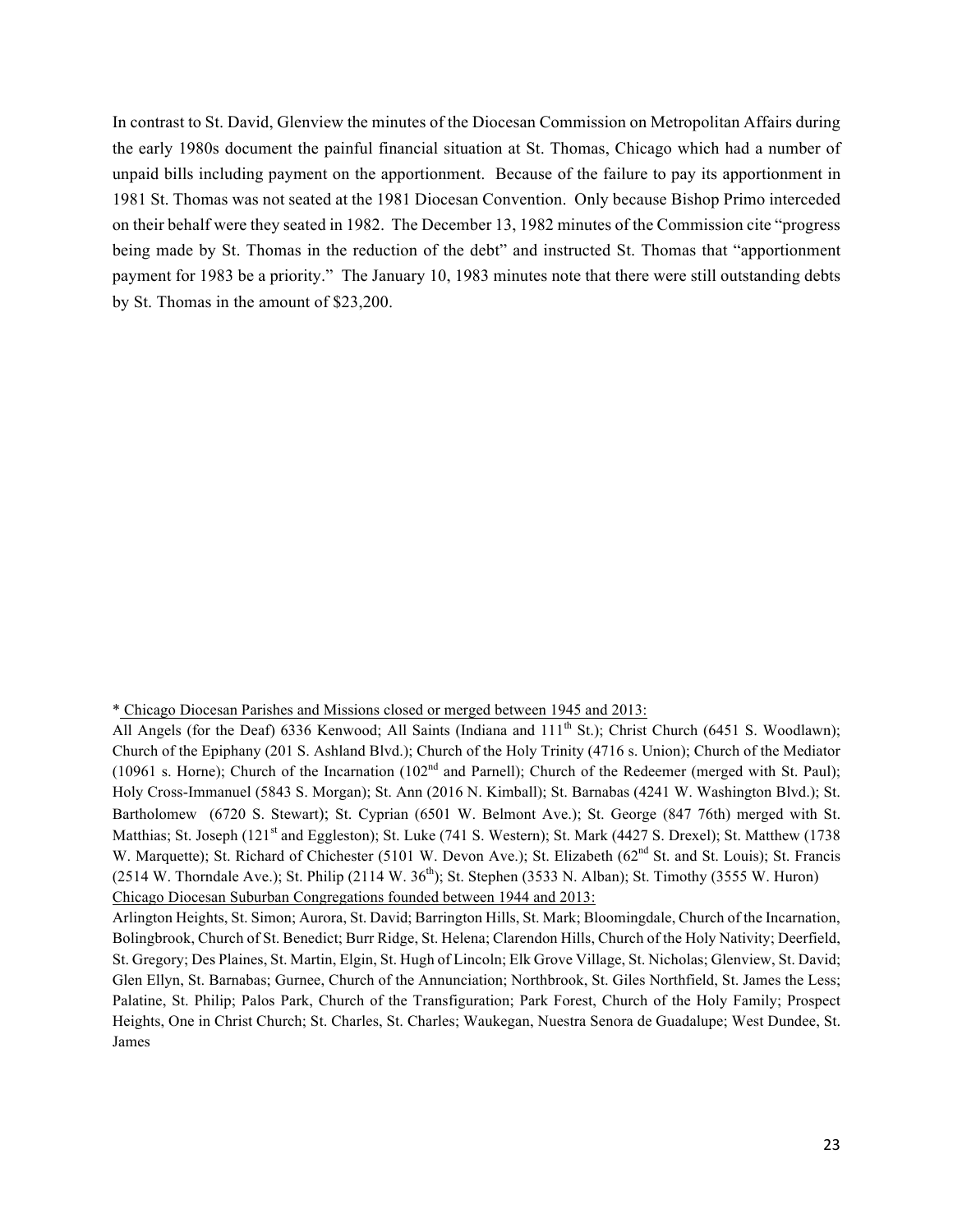## **A Call to Faithfulness: An Invitation to a Committed Journey**

The findings of the Task Force on the Legacy of Slavery brought out the following issues as discussed above: Silence and Invisibility; White Privilege; Black Responses; Economy and Class; Diocesan Structures and Programs; and Race and Change in the Congregational Profiles.

The findings challenge our faith and discipleship. This calls us to reflect from our faith perspective.

It must be said from the beginning that the legacy of slavery was, and still is, a disruption of the goodness of creation. Let us capture the first story of creation. There was chaos, void and nothingness. God put things in order. And it was GOOD.

## On Silence and Invisibility

Silence and invisibility in the midst of grueling slavery and deadly racism is an abdication of the church's prophetic ministry. The story of the rich man and the poor man named Lazarus (Luke 16:19-31) speak eloquently of this. The rich man saw Lazarus everyday at his gate. He did not drive away Lazarus. He did not say anything about Lazarus. He saw Lazarus as a common fixture of the society. Lazarus is invisible to him.

When silence and invisibility becomes a norm for the church it becomes an active participant in the construct of the legacy of slavery. The Prophet Amos reminds us, "I, the Lord, hate and despise your religious celebrations and your times of worship. I won't accept your offerings of animal sacrifices – not even your very best. No more of your noisy songs! I won't listen when you play your harps. But let justice and fairness flow like a river that never runs dry." (Amos 5:21-24, Contemporary English Version)

# On White Privilege

Privilege is a gift of God to all. It was not given to just one race or ethnic group. We are all privileged to be God's stewards of His Creation and to one another. However, in the construct of the legacy of slavery, that gift of common privilege was appropriated by members of the white race for themselves. Whites made the white race superior and the black race inferior. Such a privilege gave them control over the means of production and labor.

Theologically privilege does not mean to rule or dominate, it means to affirm the goodness of creation.

# On Black Response to Legacy of Slavery

As mentioned in the sections "The Church and Race in Historical Perspective" and "Black Response to the Legacy of Slavery", the forms of resistance ranged from the Nat Turner rebellion to the Great Migration and to the Civil Rights Movement. However, documentation is lacking as to what are the responses of black Episcopalians in the Diocese of Illinois and the Diocese of Chicago.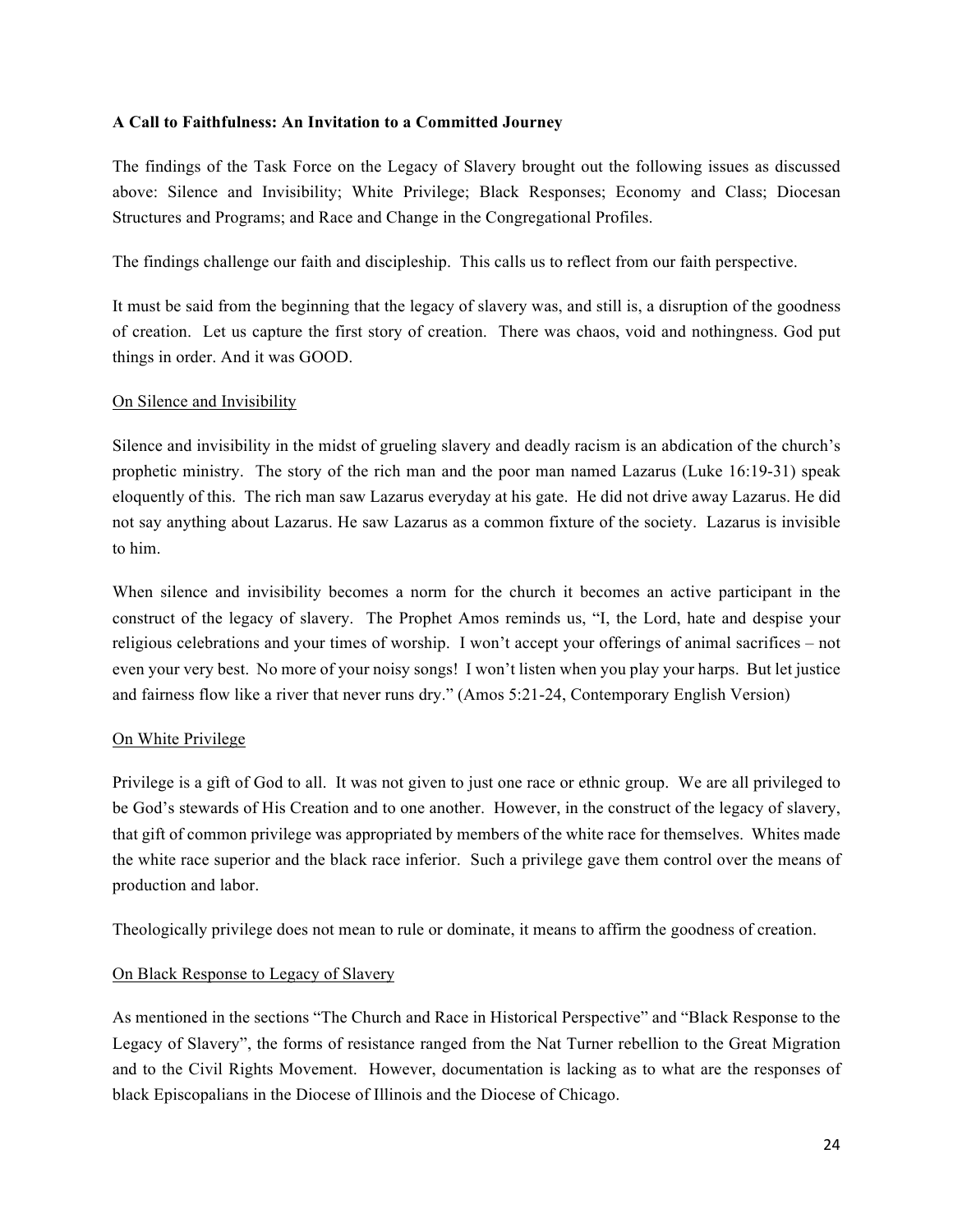The study and understanding of the black response is a missional question for the Diocese. This is so because the forms of resistance used become the central question in the struggle against the legacy of slavery instead of the principal issue of dismantling the legacy of slavery, i.e., racism.

What does our faith instruct us? Archbishop Oscar Romero of El Salvador once said, "In spite of us, despite us, with or without us, the people are going to rise up."

# On the Economics of the Legacy of Slavery

The faith issue here is access to the bounty of God's creation. When there is a concentration of wealth to one race or group the economic construct denies poor people the enjoyment of the many gifts of God. In the United States of America black people are the primary bearers of this condition.

As such black congregations mirror this economic gap. They become recipients of aid instead of partners in mission. There is a need for a deeper, wider and better understanding of the way we share and give. The church in the Book of Acts ( 2:43-47) may be a point to start.

# On Diocesan Institutions, Structures and Programs

The Task Force did not initially look into the issue of diocesan institutions, structures and programs but these kept coming out in discussions. Something must be said about these because they reflect who we are.

# Where are we? Why are we this way?

Institutions, structures and programs reflect the vision of the particular organization – in other words, to preserve the status quo. Any rocking of the boat is a threat to the status quo. And it is dealt with accordingly.

It is well to reiterate that the church is called to serve. As the cliché goes it is always reforming never reformed. Institutions, structures and programs must always discern the rustling of the Spirit and the cry of the people, particularly, in the context of the legacy of slavery. When this is missed, the temptation to make the church as a tower of Babel will always be lurking.

# On Race and Change in the Congregational Profiles

The above issue is the title of the last section of Dr. Johari Jabir's final report to the Task Force. One of his three further research recommendations states: "Oral History Projects on ethnic parishes/members of the diocese who have been mentioned but not fully documented in official diocese records. A fuller investigation into these congregations is important to the conversation of race. Interviews and ethnographies might help to move these persons from the margins of ministry to the center of the diocese." This came about as a result of the Task Force's conversations on multi-ethic, multi-racial and multi-cultural congregations. The changing face of America is reflected by these congregations. What can they offer to us? Are they reminding us about the Pentecost gathering in the Book of Acts?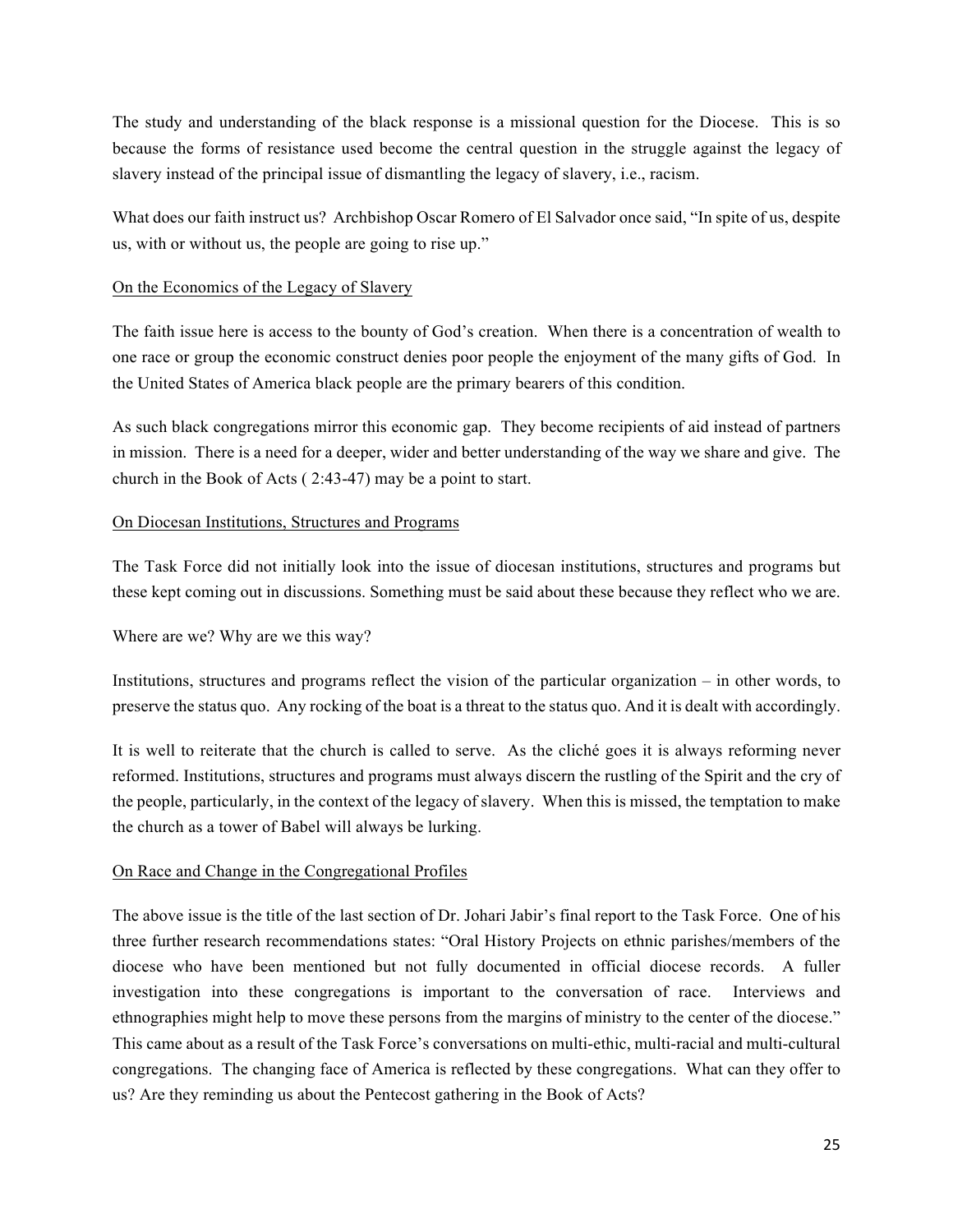While we welcome the changing face of America the basis of the construct of the legacy of slavery is still black and white. All are still put into a box(es) that the construct created.

# What Is Required of Us

Again, we affirm the goodness of Creation. That God is the Creator. We confess that we have disrupted the goodness of Creation. We are called to amend broken relationships between God and us, and among us. This is all about reconciliation and reparation.

What are the specifics? In the last part of this report are the recommendations of the Task Force on the Legacy of Slavery. **We invite you to a committed journey to work out the recommendations. God creates all things new. Let us be part of that new creation.**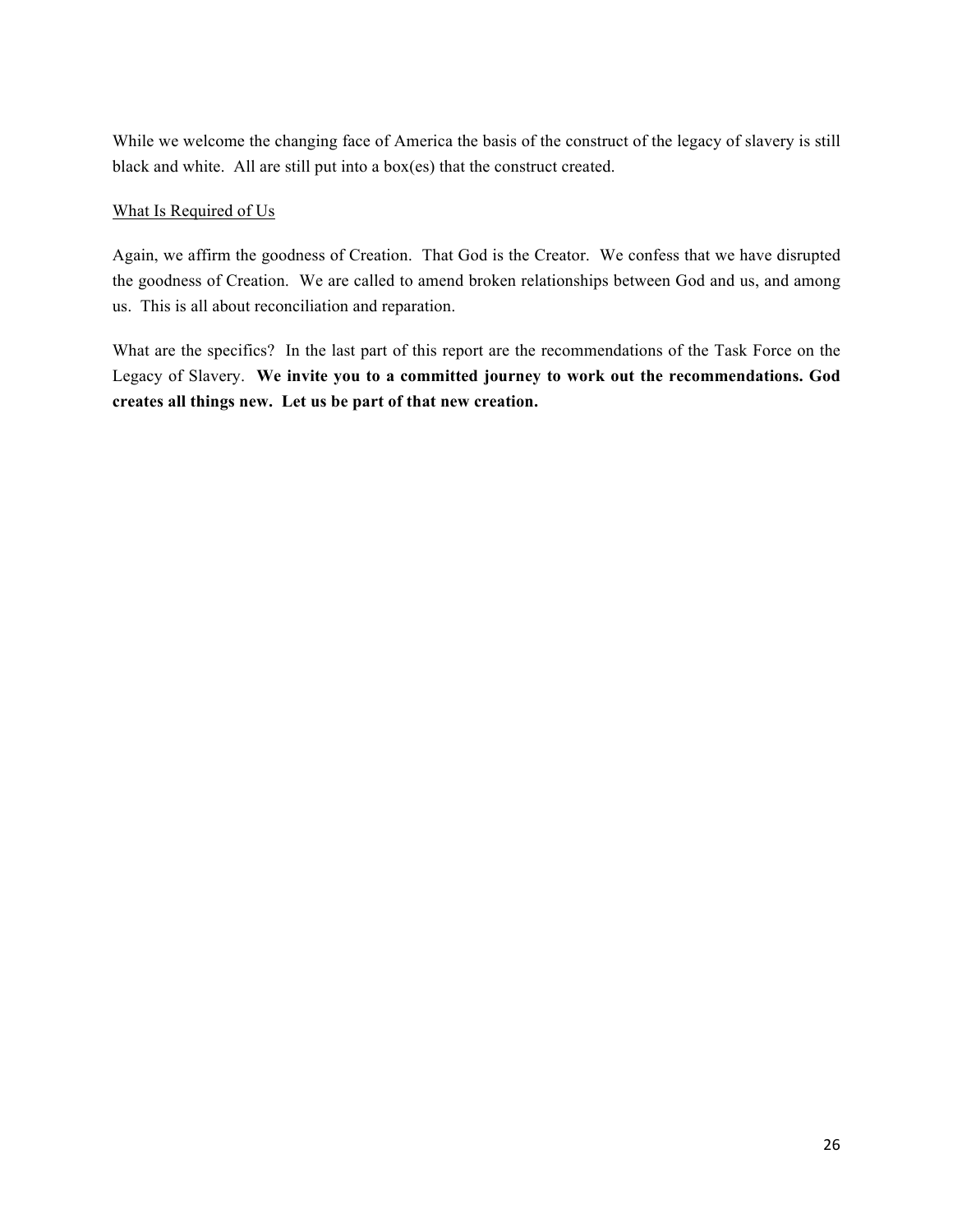## **Conclusion**

The primary impact of the legacy of slavery, segregation and discrimination in the Diocese of Chicago and its predecessor Diocese of Illinois and the resulting in white privilege has been the construction of an invisible wall of separation between the white members of the diocese and African Americans who sought "refuge in the Master's House." The House of Bishops in its 1994 Pastoral Letter, "The Sin of Racism," asks, "How can the church offer all people the 'supreme advantage of knowing Christ,' when too often it is itself a bastion of separation? How can the Episcopal Church, which reflects the dominant culture, be a factor in changing destructive racial attitudes and behaviors? Are we ready to find new common ground on which all may stand together? Will we trust the grace of God to enable us to bridge our many unhappy divisions." These "unhappy divisions" have been documented not only in the research conducted by Dr. Johari Jabir but also by the African American Clergy Focus Group and further work conducted by Task Force members. Dr. Jabir captured this wall of separation in the following four categorical timelines: 1) Silence and Invisibility: 1835-1870; 2) Acts of Agency, Seeking Refuge in the Master's House: 1870-1960; 3) An Active Social Theology in Conflict: A Church's Engagement with the Civil Rights Movement – Maintaining Institutional Segregation: 1960-1980; and 4) Race and the Change in Congregational Profiles: 1980 – Present. Two of the themes that emerged during the African American Clergy Focus Group were the lack of power, influence and agency by African American clergy in the diocese and racial division – white privilege. This invisible wall of separation is further documented in the Task Force's Final Report in each of its sections from the theological to Church and Race in Historical Perspective: the Chicago Episcopal Diocese Experience, white privilege, silence and invisibility, black Episcopalian responses to the expressions of silence and invisibility and the economics of the legacy of slavery.

## **Recommendations**

That each congregation in light of the findings of this Final Report including its appendices spend the following year in a series of conversations on the impact of the legacy of slavery and segregation and discrimination in its local context. Toward the end of this period it is suggested each Deanery meet for a day to receive and discuss reports from member congregations.

That each congregation in the diocese conducts oral history projects. Interviews with members of congregations will shed light on the historical dynamics of a given congregation in terms of race and class. This would prove to be critical for churches whose racial demographics have changed in concert with social phenomenon such as "urban renewal."

That the Diocese conduct oral history projects on Latino/Hispanic and Asian American congregations/members of the diocese who have been mentioned but not fully documented in official diocesan records. A fuller investigation into these congregations is important to the conversation on race. Interviews and ethnographies might help to move these persons from the margins of ministry to the center of the diocese.